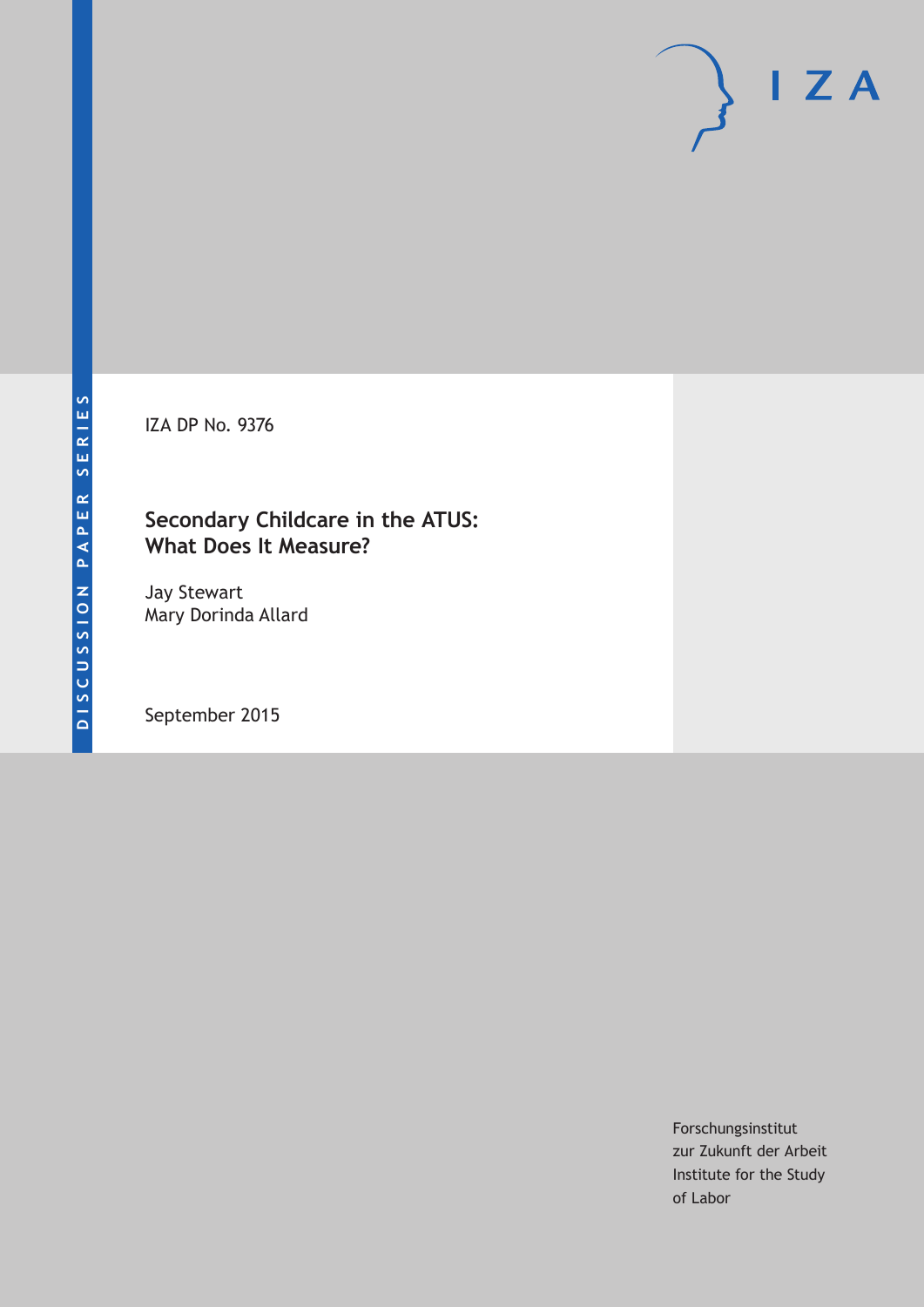# **Secondary Childcare in the ATUS: What Does It Measure?**

# **Jay Stewart**

*U.S. Bureau of Labor Statistics and IZA* 

# **Mary Dorinda Allard**

*U.S. Bureau of Labor Statistics* 

Discussion Paper No. 9376 September 2015

IZA

P.O. Box 7240 53072 Bonn **Germany** 

Phone: +49-228-3894-0 Fax: +49-228-3894-180 E-mail: iza@iza.org

Any opinions expressed here are those of the author(s) and not those of IZA. Research published in this series may include views on policy, but the institute itself takes no institutional policy positions. The IZA research network is committed to the IZA Guiding Principles of Research Integrity.

The Institute for the Study of Labor (IZA) in Bonn is a local and virtual international research center and a place of communication between science, politics and business. IZA is an independent nonprofit organization supported by Deutsche Post Foundation. The center is associated with the University of Bonn and offers a stimulating research environment through its international network, workshops and conferences, data service, project support, research visits and doctoral program. IZA engages in (i) original and internationally competitive research in all fields of labor economics, (ii) development of policy concepts, and (iii) dissemination of research results and concepts to the interested public.

IZA Discussion Papers often represent preliminary work and are circulated to encourage discussion. Citation of such a paper should account for its provisional character. A revised version may be available directly from the author.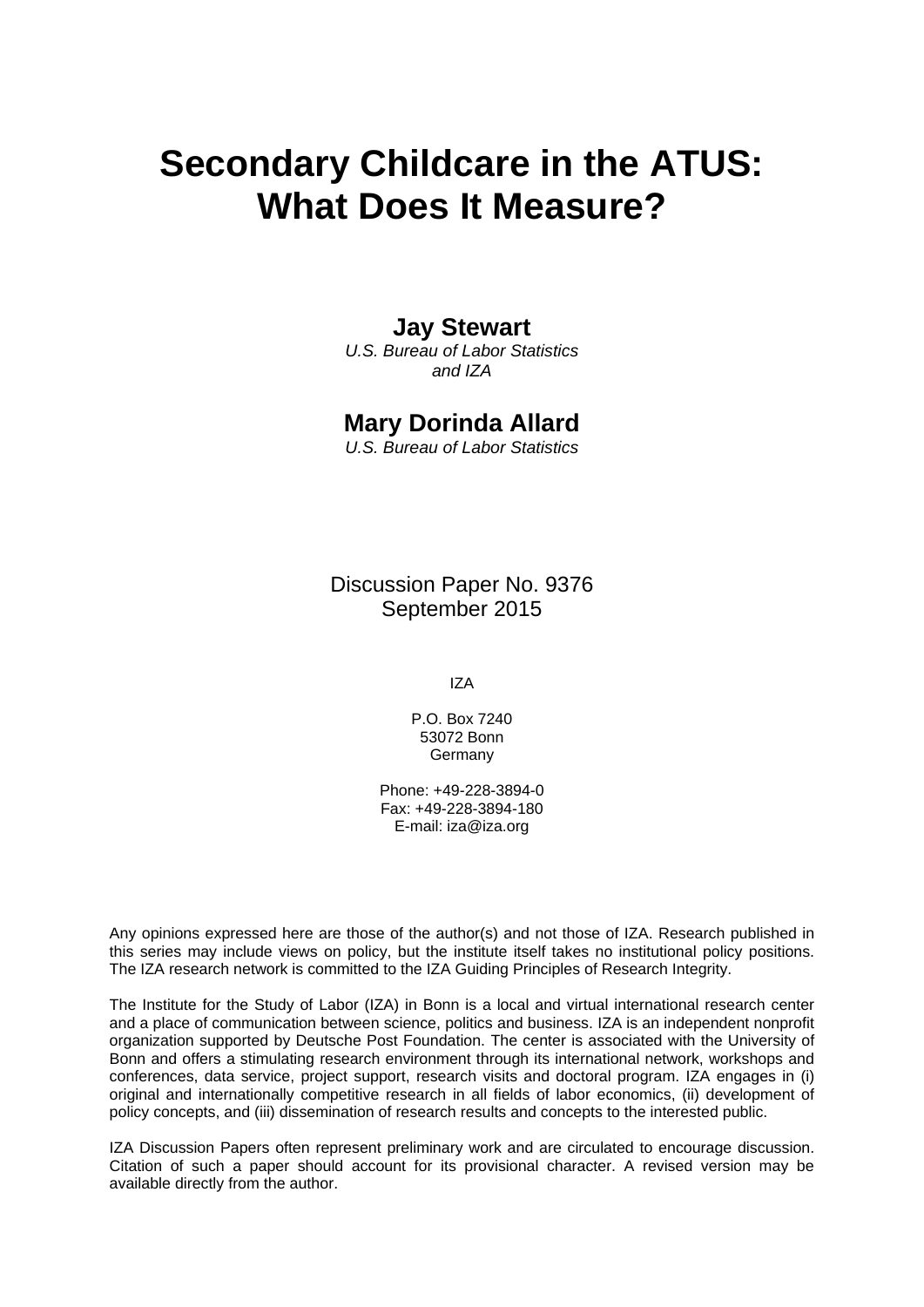IZA Discussion Paper No. 9376 September 2015

# **ABSTRACT**

# **Secondary Childcare in the ATUS: What Does It Measure?\***

Unlike most of the earlier U.S. time-use surveys, the American Time Use Survey (ATUS) does not collect information on secondary activities. It does, however, include a set of questions asking respondents to identify times when a child under 13 was "in your care." The goal of these questions is to measure the amount of time that respondents spend looking after children while doing something else. The respondent need not be actively engaged with the child, but must have a general idea of what the child is doing and be available to help if necessary. Although questions similar to these have been asked for a number of years in the Statistics Canada time use survey, very little research has been conducted to assess the quality of these data. This paper investigates whether the secondary childcare questions in the ATUS are measuring the stated concept. We look for inconsistencies in the data and examine certain, potentially problematic, reporting patterns. We also construct alternative estimates that exclude time spent in secondary childcare that is inconsistent with other data collected during the interview and find that the ATUS measure overestimates secondary childcare by at most 5 percent or about 16 minutes per day.

JEL Classification: C83, J13, J22

Keywords: survey methods, childcare, time use

Corresponding author:

 $\overline{a}$ 

Jay Stewart U.S. Bureau of Labor Statistics 2 Massachusetts Ave., NE Washington, DC 20212 USA E-mail: Stewart.Jay@bls.gov

<sup>\*</sup> Any views expressed here are ours and do not necessarily reflect those of the Bureau of Labor Statistics. We thank Suzanne Bianchi and Dan Hamermesh for helpful comments.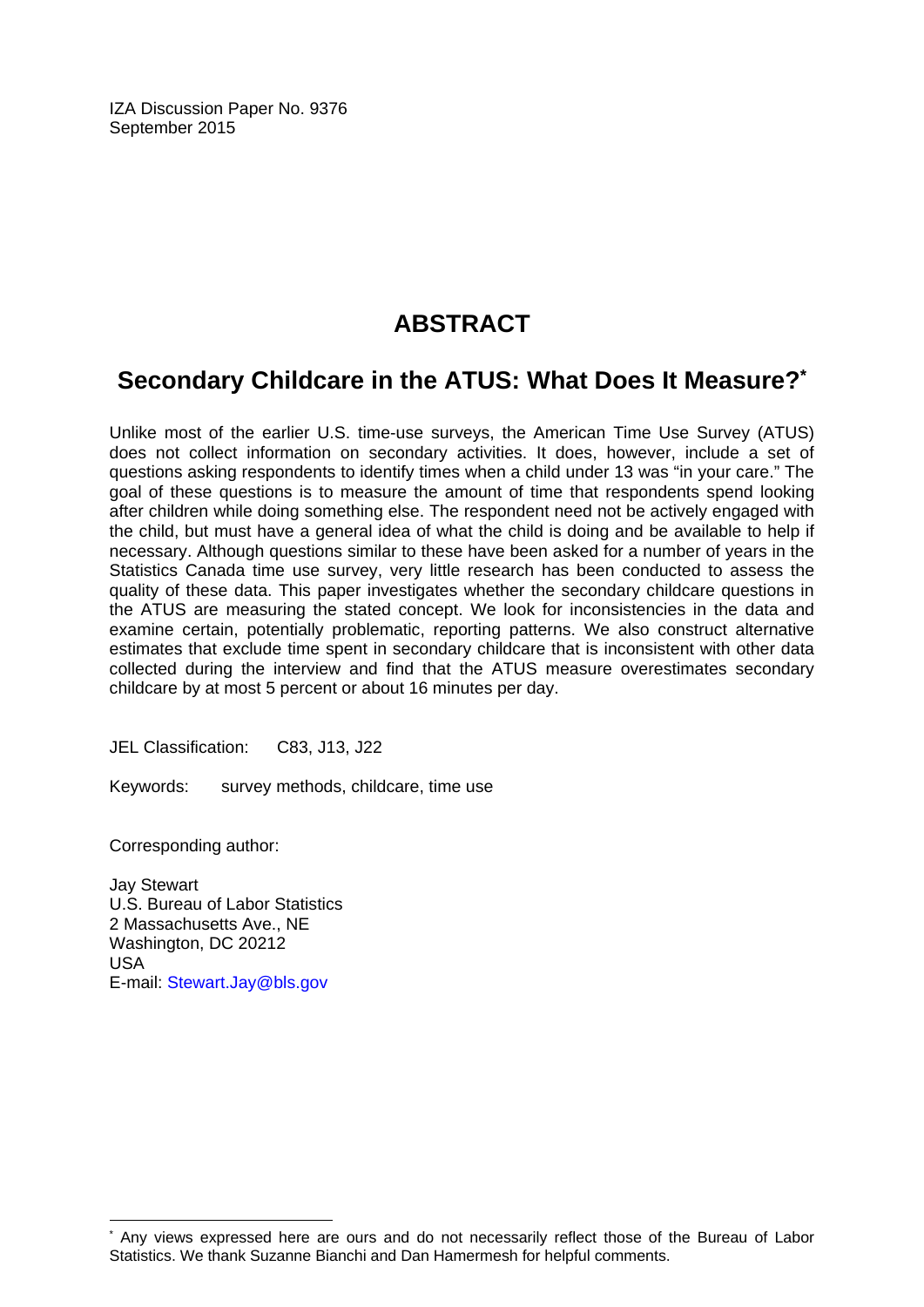#### **Introduction**

Time-use surveys are a primary source of data for studying parental investment in children—an important topic that has been researched extensively. Numerous studies have examined how much time parents spend in childcare activities by parental employment and marital status, as well as long-term trends in parental time spent in childcare. In addition to these questions, time-use surveys are useful for measuring the aggregate amount of time devoted to childcare activities. Much of this time, especially time spent looking after children, satisfies the third-person criteria for household production and should be included in nonmarket satellite accounts to the National Income and Product Accounts.<sup>[1](#page-3-0)</sup> Thus, it is important to have accurate measures of the time spent in childcare.

Researchers have most often used three measures of childcare to examine parental investment in their children: childcare done as a primary activity (which we refer to as primary childcare), time spent with children, and, to a lesser extent, childcare done while doing something else (secondary childcare). In this paper, we examine all three of these measures using data from the American Time Use Survey (ATUS), although our focus is the measure of secondary childcare.

The distinguishing characteristic of primary childcare is that it is respondents' main activity when they are asked what they were doing. Primary childcare includes activities such as reading and playing with children, as well as activities such as feeding, bathing, and dressing children. Time with children measures time that parents are physically with their children, and is more a measure of children's access to their parents.

<span id="page-3-0"></span><sup>&</sup>lt;sup>1</sup> See Landefeld, Fraumeni, and Voitech (2009) for a discussion of prototype satellite accounts using ATUS.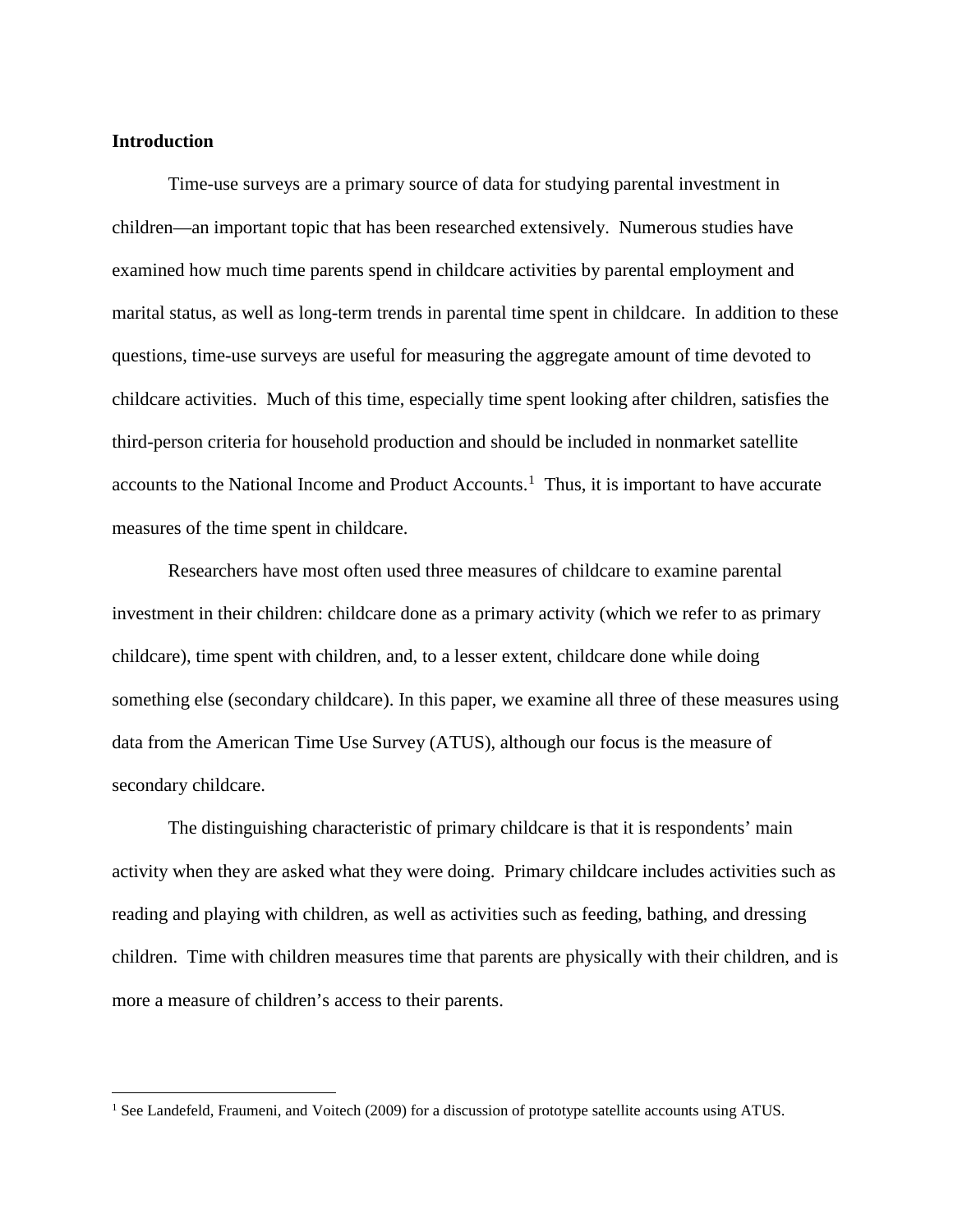The ATUS measure of secondary childcare is a clear departure from earlier US time-use surveys, but it is similar to that of the Statistics Canada General Social Survey (GSS). In the earlier US surveys, secondary childcare was collected by asking respondents "What else were you doing?" for each of their reported activities. This question is clearly aimed at capturing all secondary activities and is not restricted to childcare.<sup>[2](#page-4-0)</sup> The ATUS has never asked the "What else were you doing?" question, but for the first several years of the survey, interviewers did record secondary activities if they were volunteered. However, secondary activities were rarely reported, and this information was not used to estimate the amount of time spent in secondary childcare.<sup>[3](#page-4-1)</sup> Rather, the ATUS specifically asks respondents to identify times or activities during which at least one child under 13 was "in your care." Given these differences in approach, it is not surprising that estimates of secondary childcare time are considerably higher in the ATUS (and in the Statistics Canada GSS) than in earlier US time-use surveys.[4](#page-4-2)

The ATUS questionnaire design team defined the ATUS secondary childcare concept and used that concept to guide the question development process. The main criterion for this definition is that the respondent must be able to provide physical assistance to the child if he or she is injured. This implies that the respondent is in the general vicinity of the child and has a general idea what the child is doing. Because respondents may be confused by, or may not be willing to listen to, long questions, the challenge faced by the ATUS team was to develop a simple question wording that conveyed the ATUS concept. A number of alternatives were cognitively tested, and the results showed that the phrase "in your care" best conveyed the

<span id="page-4-0"></span><sup>&</sup>lt;sup>2</sup> Common secondary activities include listening to the radio, watching TV, eating, or communicating, but in principle they could be anything that could be done as a primary activity (except travel or sleep). Respondents can report that they were looking after children, but they rarely do so.

<span id="page-4-1"></span><sup>&</sup>lt;sup>3</sup> See Drago and Stewart (2010) for an analysis of secondary activities reported in the ATUS. Volunteered secondary activities were no longer recorded by ATUS interviewers starting in 2011.

<span id="page-4-2"></span><sup>4</sup> See Allard, Bianchi, Stewart, and White (2007) for an analysis of the comparability of the ATUS measure to those from earlier time-use surveys.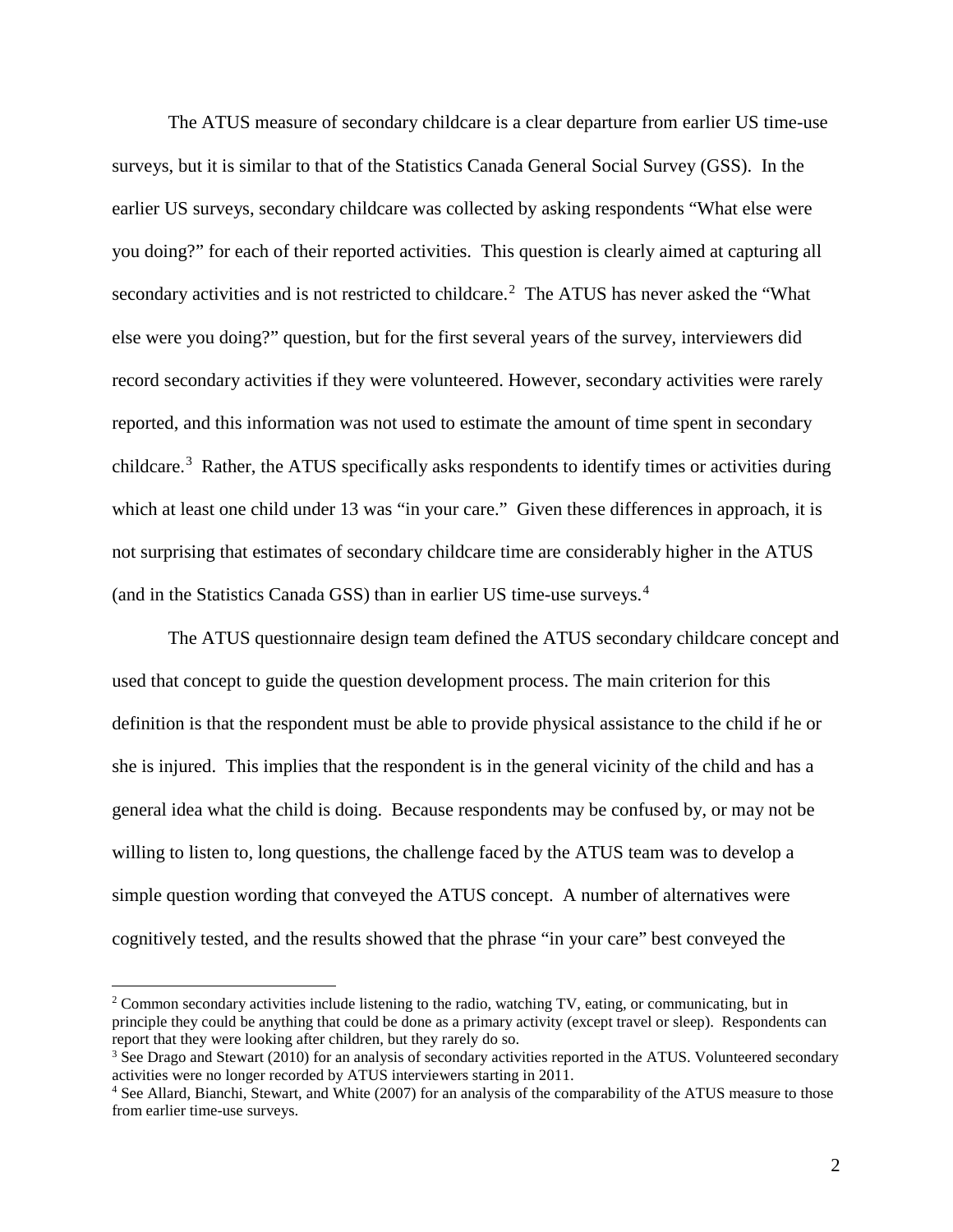concept.[5](#page-5-0) Given that the "in your care" concept requires the respondent to be in the general vicinity of the child, it is more restrictive than simply "being responsible" for a child, which is a more global concept that may include times when the child is at a friend's house or at school. The ATUS concept of secondary childcare would seem to be similar to "time with children," but it differs in two important ways.

The main difference is that it is not necessary for the respondent to be "with" the child to be providing secondary childcare. In the ATUS, someone is considered to be "with" the respondent if he or she is in the same room when the respondent is at home or if he or she accompanies the respondent away from home. When the respondent is at home, the ATUS secondary childcare concept allows for situations where the child is in another part of the house or playing in the yard. But when traveling or in certain locations away from home, we would expect the respondent to be "with" a household child under 13 when providing secondary childcare. The concept also allows for the possibility that the respondent is with a child under 13, but is not looking after that child. This might be the case if both parents are present, but only one is "in charge."

Combining this measure with "time with children" provides a better measure of access to parents than relying only on reports of time with children because it includes times when parents are accessible but not in the same room. It also addresses the concern of some researchers that little attention has been paid to passive care activities.<sup>[6](#page-5-1)</sup>

Our study begins by documenting the amount of time spent in these three measures of childcare and summarizing the relationship between secondary childcare and time spent with children both at the aggregate and the episode level. Next, we look for inconsistencies in the

<span id="page-5-0"></span> <sup>5</sup> Other phrases that were considered are: "keeping tabs on," "looking after" (this is the Statistics Canada wording), and "responsible for." See Schwarz (2002).

<span id="page-5-1"></span><sup>6</sup> See Folbre, Yoon, Finnoff, and Fuligni (2005).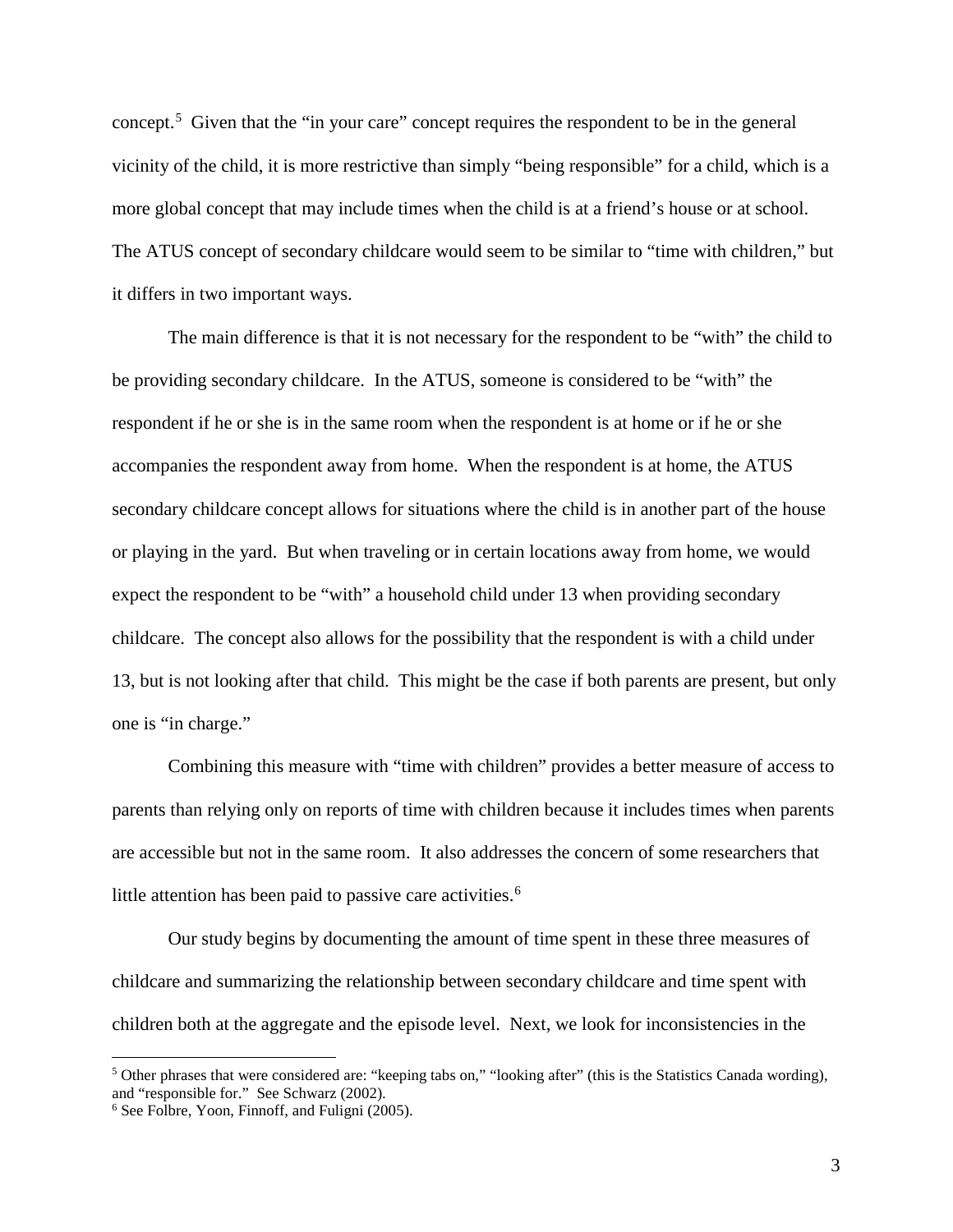data and examine two potentially problematic reporting patterns. Finally, we construct alternative estimates that exclude time spent in secondary childcare that is inconsistent with other information from the interview.

We find that the secondary childcare measure in the ATUS appears to be accurately capturing passive childcare. And our alternative estimates indicate that the ATUS measure overestimates the time spent in secondary childcare by at most 5 percent or about 16 minutes per day. More generally, our results suggest that the "in your care" question elicits valid responses, thus opening the door to collecting other types of information using the same format.<sup>[7](#page-6-0)</sup>

#### **Data**

The dataset for our study is a pooled sample from the 2003 and 2004 ATUS. The ATUS asks respondents to sequentially describe what they did during a 24-hour period (the "diary day") beginning at 4:00AM the previous day through 4:00AM of the interview day. Each time period for which an activity is reported is an "episode." For each episode, respondents are asked to report what they were doing (their primary activity), how long they were doing it, who was with them, and where they were. When the respondent reports doing more than one activity, the primary activity is the one that the respondent considers to be his or her main activity, although ATUS follows the convention in time-diary studies that traveling—even when done in conjunction with another activity, such as feeding a child—is always considered the primary activity.

<span id="page-6-0"></span><sup>&</sup>lt;sup>7</sup> For example, the Day Reconstruction Method, which is described in Kahneman, Krueger, Schkade, Schwarz, and Stone (2004), is very similar to the ATUS approach.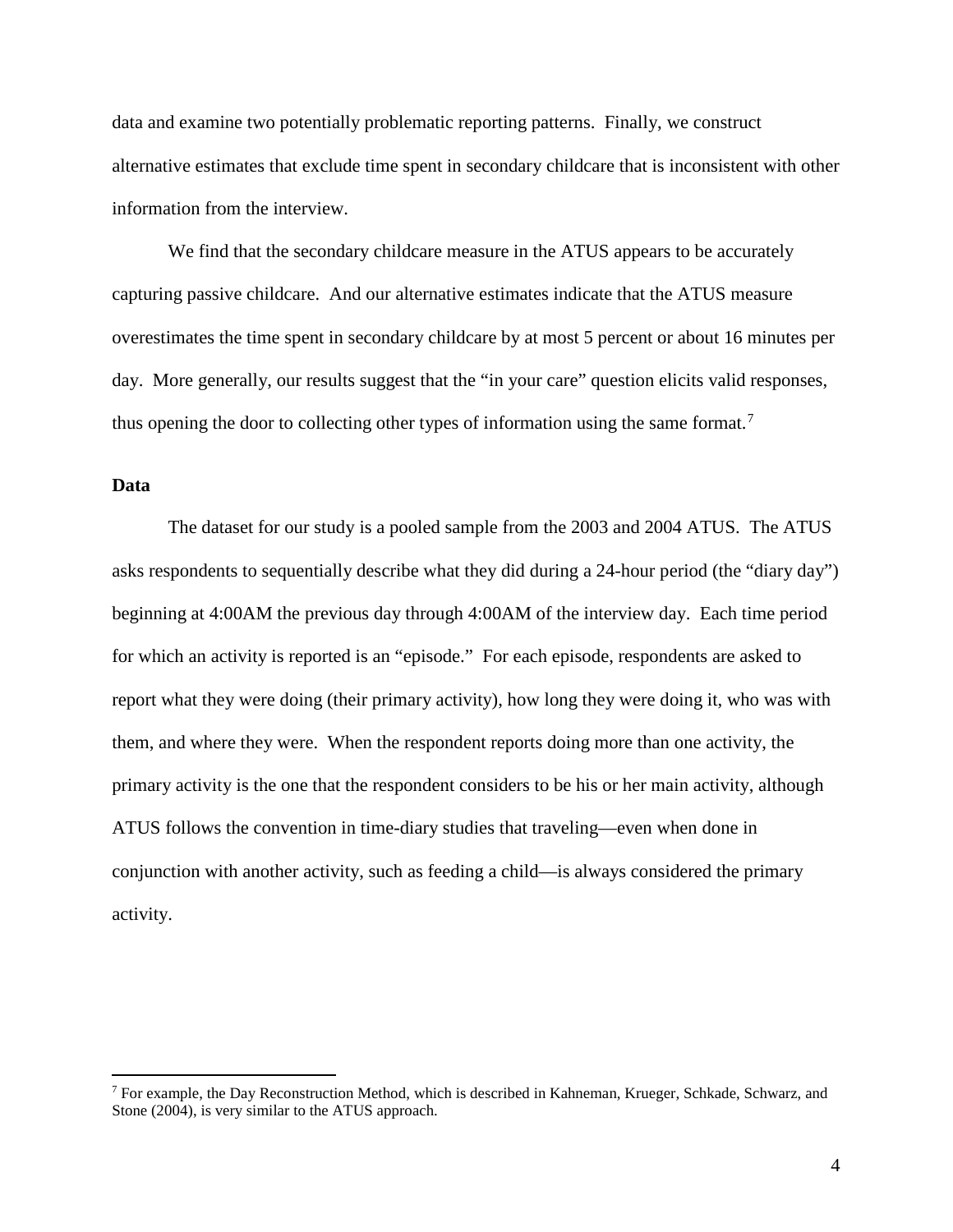The ATUS collects information on secondary childcare using questions modeled after those in Statistics Canada's GSS. After the time diary has been completed, the ATUS asks respondents to identify times and activities during which a child under 13 was "in your care."<sup>[8](#page-7-0)</sup>

The cognitive pretesting of the secondary childcare questions revealed some inconsistencies in how respondents answered the secondary childcare questions. In particular, some respondents included times when they or their children were asleep while others did not.<sup>[9](#page-7-1)</sup> To ensure uniformity across respondents, official Bureau of Labor Statistics (BLS) estimates of secondary childcare exclude times when the respondent or all household children under 13 were asleep. To determine when the household children were asleep, the respondent is asked to report when the first child under 13 woke up and when the last child under 13 went to sleep.<sup>[10](#page-7-2)</sup>

We restricted our sample to respondents age 18 and older who had at least one own child under 13 living in the household, no non-own children living in the household, and no own children living outside the household.<sup>11</sup> We imposed the latter restriction because the secondary childcare questions in the 2003 data do not distinguish between looking after own household, non-own household, and own non-household children. We further restricted the sample to respondents living in single-adult or married-couple households, which excludes respondents living with an unmarried partner, grandparents, adult siblings, or other unrelated adults; we did this because we felt that the childcare arrangements in these types of households may make it more difficult to determine how and for whom respondents are providing secondary childcare.

<span id="page-7-0"></span> <sup>8</sup> Separate questions are asked for the respondent's children living in the household, respondent's children not living in the household, other children living in the household, and other children not living in the household. For all but the last, the children's names are filled in from the household roster. The ATUS questionnaire is available on the BLS website at [http://www.bls.gov/tus/tuquestionnaire0310.pdf.](http://www.bls.gov/tus/tuquestionnaire0310.pdf)

<span id="page-7-1"></span><sup>&</sup>lt;sup>9</sup> See Schwartz (2002).

<span id="page-7-2"></span> $10$  Note that ATUS does not collect information on times when children under 13 were napping.

<span id="page-7-3"></span><sup>&</sup>lt;sup>11</sup> Own children include biological sons or daughters, adopted children, and stepchildren.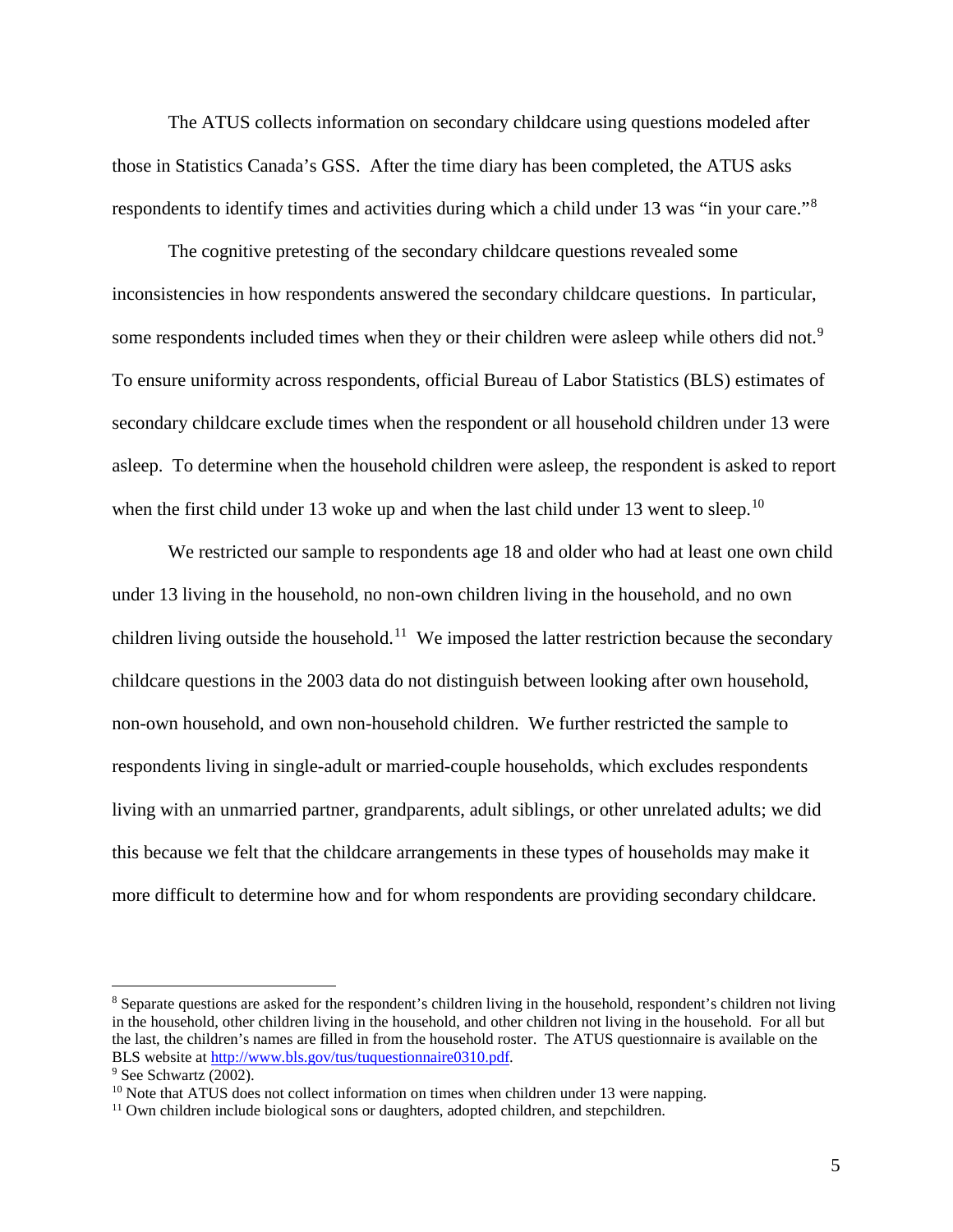For much of our analysis, the unit of observation is the episode. The main variables of interest are the ones indicating whether the respondent had a child under 13 in their care during the episode and whether a child under 13 was present. Because we need information on both of these variables, we excluded from the sample episodes for which the respondent was not asked the who-with question. These are episodes during which the primary activity is: sleeping, grooming, personal/private activities, working at a job, could not remember, or refused.<sup>[12](#page-8-0)</sup> We also excluded episodes when the respondent was engaged in childcare as a primary activity because these episodes are already counted as childcare. Finally, we follow the BLS convention of excluding times when the respondent reported that all household children under 13 were asleep.<sup>13</sup> Time spent with children under [13](#page-8-1) and time spent doing secondary childcare are measured as the sum of the durations of episodes in which the respondent indicated that he or she did those activities.

#### **Basic Tabulations**

Table 1 illustrates the daily average amount of time spent in the three types of childcare.

For this table, we use definitions of time with children and secondary childcare that conform with those used in BLS's published tables.<sup>[14](#page-8-2)</sup> The estimates in Table 1 were generated using ATUS sample weights.

Overall, parents spend considerably more time doing childcare as a secondary activity (with children in their care) than they spend doing childcare as a primary activity—5.8 hours per

<span id="page-8-0"></span> $12$  Starting in 2010, the who-with question was asked for episodes during which the main activity was working at a job.

<span id="page-8-1"></span><sup>&</sup>lt;sup>13</sup> If the child went to sleep in the middle of an episode, then the episode is included in the sample and the duration is set to the portion of the episode when the child was awake.

<span id="page-8-2"></span><sup>&</sup>lt;sup>14</sup> Secondary childcare includes any time when the respondent indicated that a child under 13 was in their care unless the primary activity was childcare, the respondent was asleep, or all household children under 13 were asleep. Thus, the main difference is that episodes for which the who-with information was not collected are included. Time with children measures the total amount of time that the respondent reports being with a child under 13 (including time spent in primary childcare).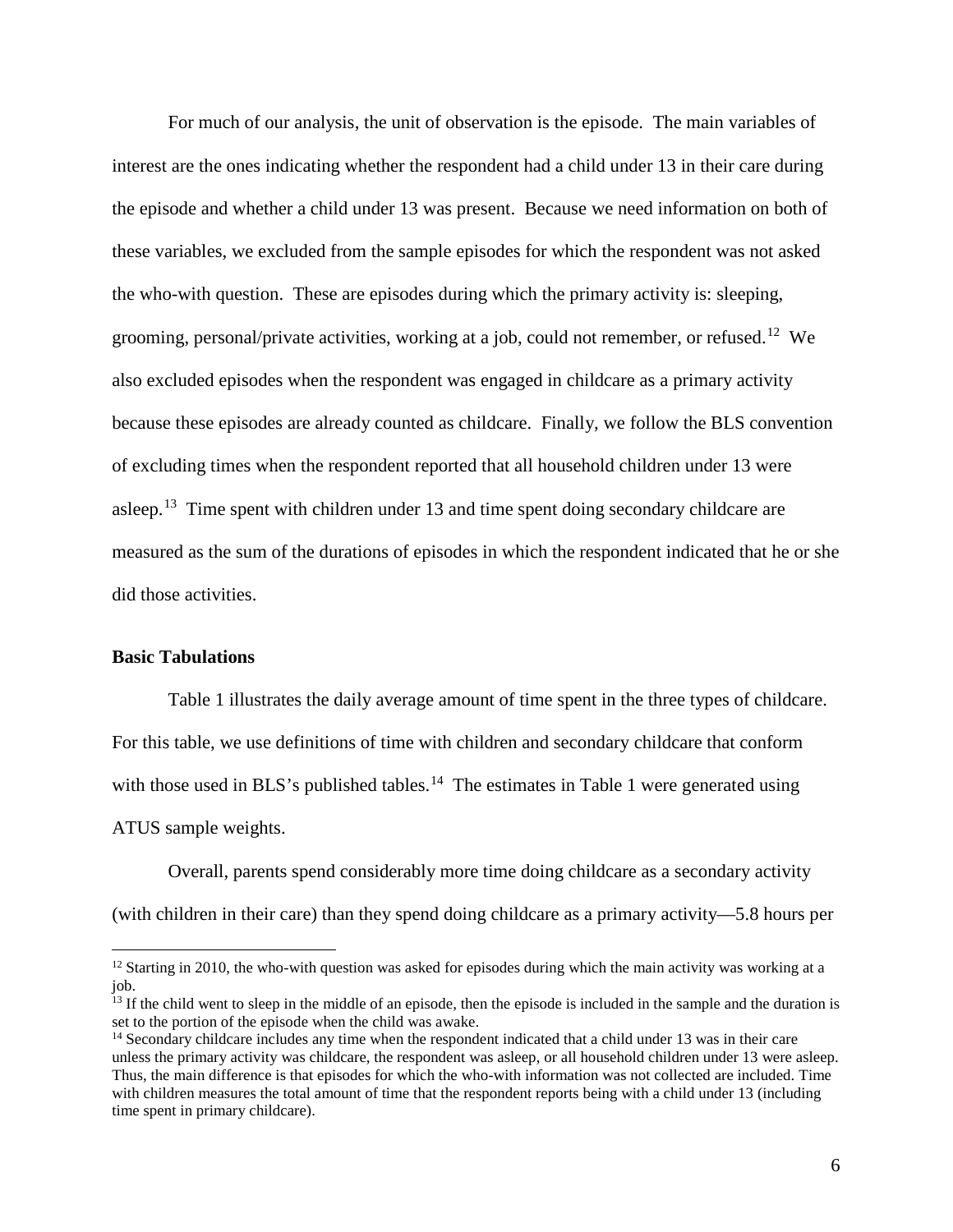day compared with only 1.8 hours of primary childcare, with the absolute difference being larger for women than for men. Turning to the last three columns of Table 1 we can see that, on an average day, 93 percent of fathers and 98 percent of mothers spend at least some time in secondary childcare, and a similar percentage spend at least some time with children. In contrast, only 62 percent of fathers and 86 percent of mothers engage in any childcare as a primary activity on an average day. Thus, secondary childcare represents the majority of the time parents spend providing childcare, and it is something that is done almost every day.

It is also worth noting that the combined time spent in primary and secondary childcare exceeds the total amount of time spent with children. We point this out because it could be due to overreporting of secondary childcare. However, respondents could also be reporting correctly, since the secondary childcare concept permits parents to have a child "in their care" even when the child is not "with" the respondent or during activities for which the who-with information is not collected. Also, although the effect is probably small, primary childcare estimates can include time spent on care of children over the age of 13; although all individuals in our sample had at least one child under age 13, some also had older children.<sup>[15](#page-9-0)</sup>

Table 2 shows the correspondence between time spent providing secondary childcare and time spent with children under 13 at the episode level. The top panel shows the fraction of inscope episodes in each of the four cells (given by with/not with children and secondary childcare/no secondary childcare), while the bottom panel shows the fraction of time spent in inscope activities in each cell. Note that average times are person-weighted averages rather episode-weighted averages.[16](#page-9-1) The last column in the top panel of Table 2 shows the number of episodes where the respondent is providing secondary childcare and is "with" a child under 13 as

<span id="page-9-0"></span><sup>&</sup>lt;sup>15</sup> The effect is likely to be small because time with older children is more likely to be reported as the activity (for example, riding bikes) and less likely to be reported as childcare.

<span id="page-9-1"></span><sup>&</sup>lt;sup>16</sup> Episode-weighted averages would give average episode length.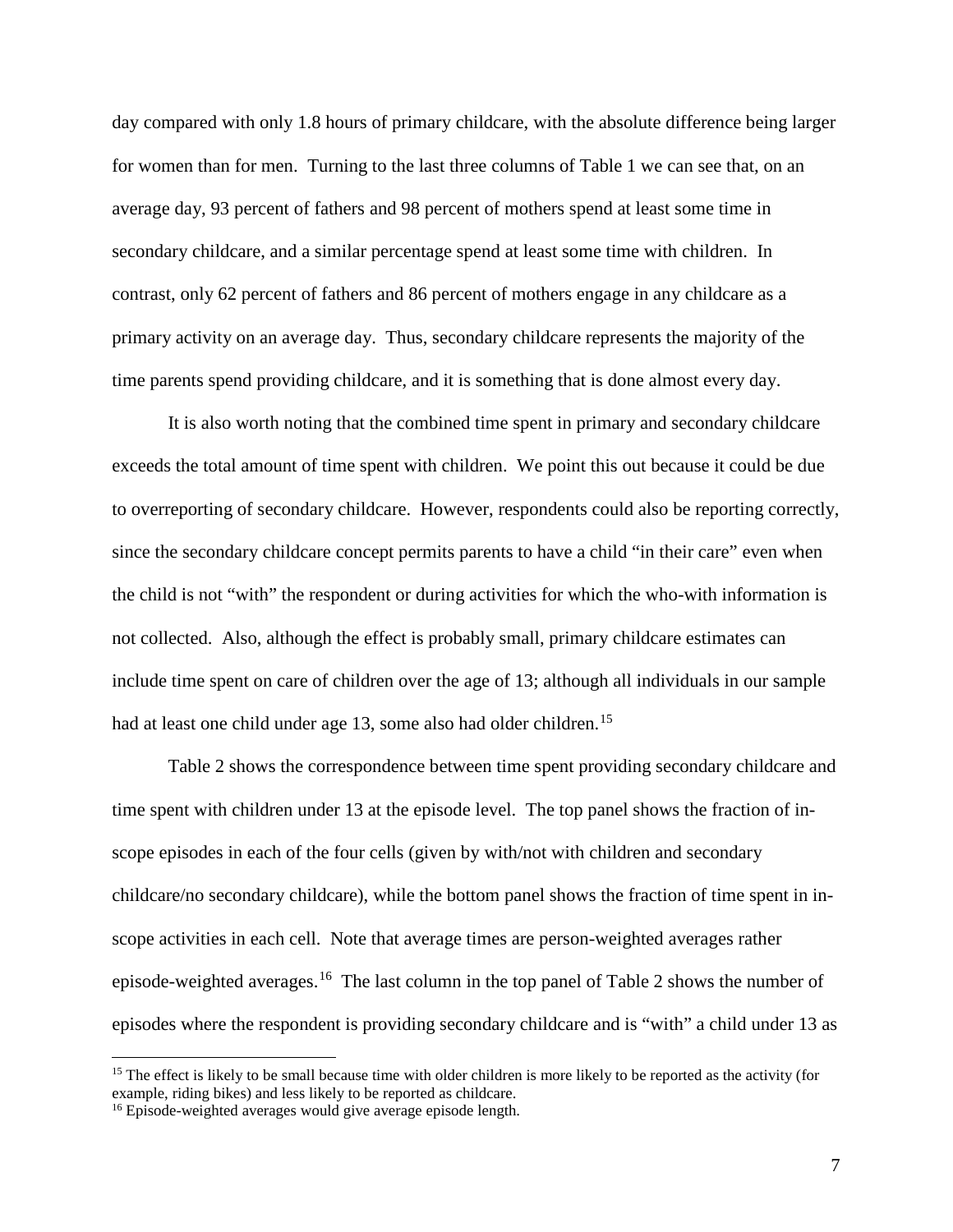a percentage of the total number of secondary childcare episodes, and the last column of the bottom panel shows the corresponding percentage of time.

The key finding in Table 2 is that about three-quarters of secondary childcare episodes are done when the child is present, which means that no child under 13 is present in one-quarter of these episodes. This percentage does not vary by sex, and we get similar results when we look at the percentage of time spent providing secondary childcare (see the lower panel of Table 2).

We might expect these percentages to depend on where the respondent was and what he or she was doing. Table 3 shows how episodes are distributed into the four cells for selected primary activities and locations. For example, respondents had a child under 13 in their care in nearly 80 percent  $(38.3 + 39.4$  percent) of episodes when the primary activity was household work, and in about half of these episodes respondents were not with a child under 13. Leisure is the other activity for which the respondents frequently provide secondary childcare with no child present. This pattern is comforting, because we would expect providing secondary childcare with no child present to be more common for household work and leisure activities because most leisure and virtually all household work are done at home and do not necessarily entail interaction with children. Looking only at the episodes when the respondent was providing secondary childcare and no child was present, over half of the episodes are household work and more than one-quarter are leisure.<sup>17</sup> For two activities—shopping and traveling—the respondent was either with a child and providing secondary childcare or not with a child and not providing secondary childcare in nearly all episodes. Traveling and shopping are done away from the home, so we would expect being with a child to coincide with providing secondary childcare. Likewise, we would expect being with a child to coincide with secondary childcare when eating away from home.

<span id="page-10-0"></span> $17$  These tabulations are not shown in Table 3, but are available from the authors on request.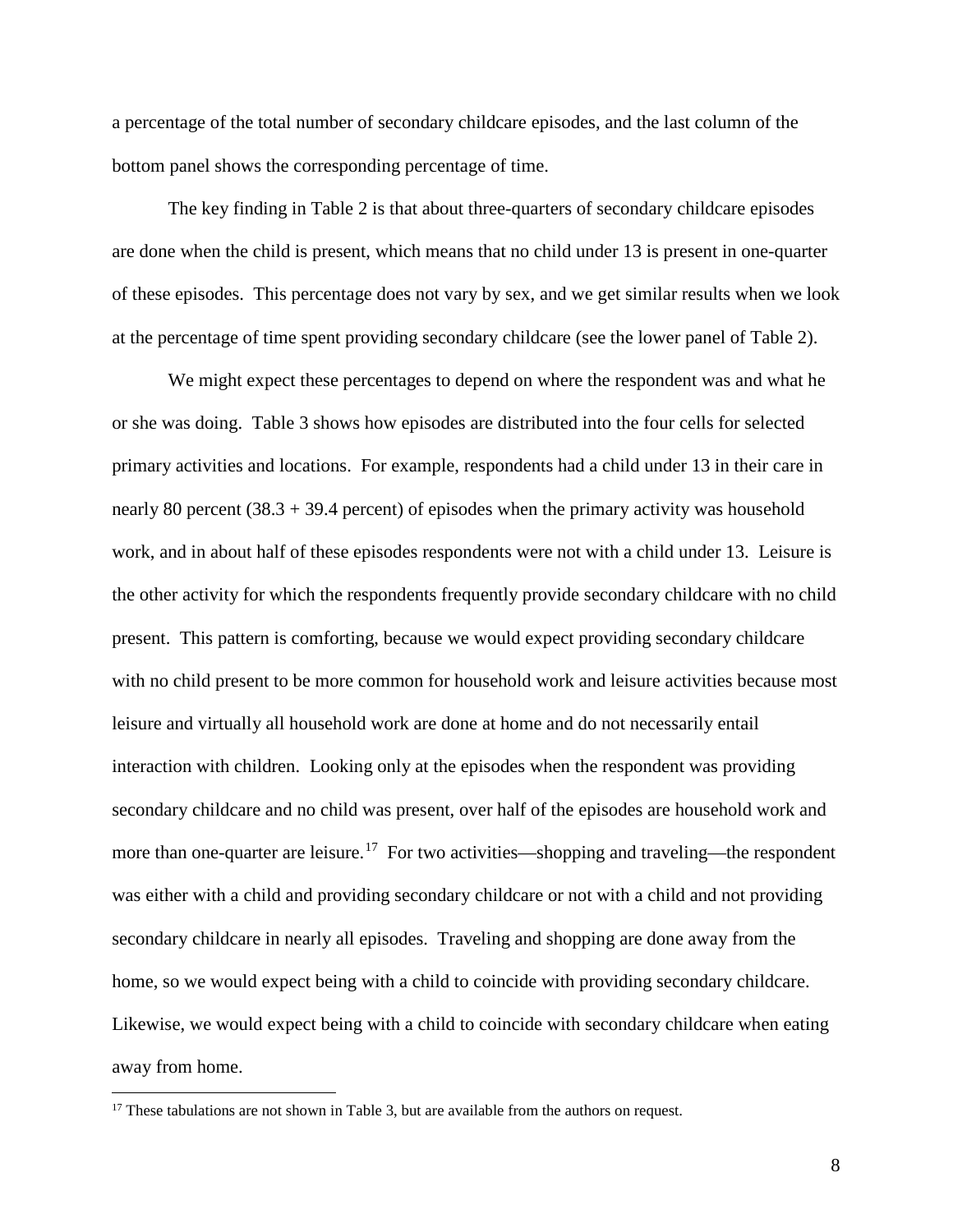The lower panel of Table 3 confirms that providing secondary childcare while no child is present is most likely at the respondent's home (about 30 percent of all at-home episodes compared with less than 10 percent of away-from-home episodes). The percentage is smaller, though still relatively large, when the respondent was at somebody else's home. Again looking only at the episodes when the respondent was providing secondary childcare and no child was present, nearly 90 percent of these episodes were at the respondent's home.<sup>[18](#page-11-0)</sup> Thus, the relationship between primary activities and locations of episodes, and whether a child is present during episodes of secondary childcare is consistent with our expectations.

The entries in Table 3 also suggest some possible errors in reporting. Some respondents report secondary childcare with no child present during travel and shopping (by activity) and during episodes away from home (by location). For these episodes, we would expect a child to be present, although it is possible that there is misreporting of the who-with information. These percentages are generally small, suggesting that this type of misreporting is not serious. The large fraction for Other Person's Home suggests that respondents may be answering the whowith question like they do at home (in the same room).

Overall, the high degree of internal consistency between secondary childcare and the presence of children under 13 suggests that respondents are generally reporting correctly, and that reporting errors appear to be relatively rare. However, there are reporting patterns that potentially are a cause for concern. We frequently see respondents report that a child under 13 was in their care "all day." We also see secondary childcare reported in blocks of 8 hours or more. This could lead to overreporting if respondents are not specifically identifying times when children were not in their care.

<span id="page-11-0"></span><sup>&</sup>lt;sup>18</sup> These tabulations are not shown in Table 3, but are available from the authors on request.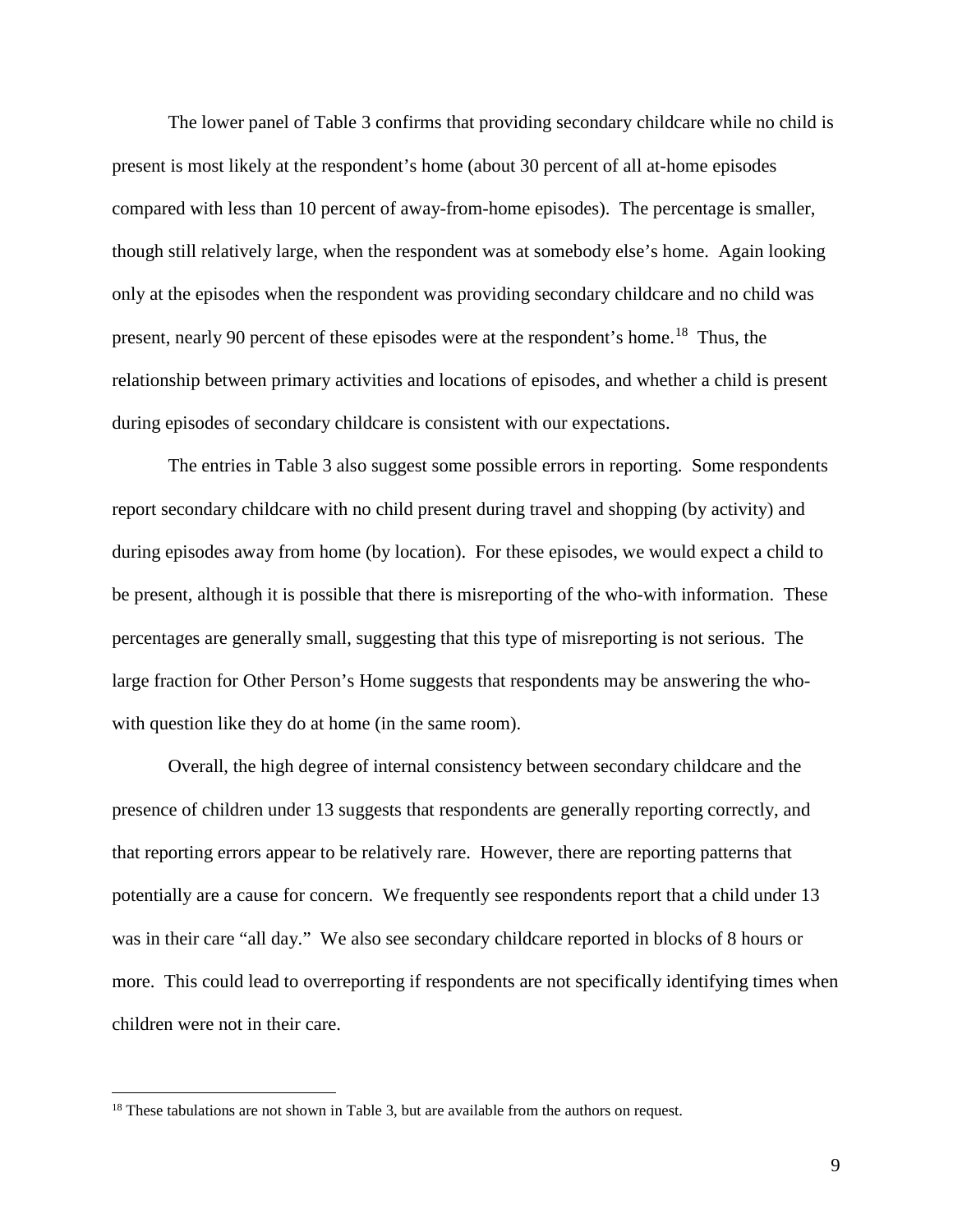Table 4 shows the fraction of respondents who report doing secondary childcare "all day" and the fraction who report at least one block of 8 hours or more.<sup>[19](#page-12-0)</sup> Note that the blocks of 8 or more hours could include times when the respondent was asleep. Overall, about 23 percent of parents reported doing secondary childcare "all day" on their diary day, and another 26 percent reported having a child under 13 in their care for at least one block of 8 hours or more.<sup>[20](#page-12-1)</sup> These fractions seem high (at least to us). The next four panels show how this fraction is affected by variables that we would expect to affect the actual amount of time spent looking after children.

The fraction reporting all day is smaller on weekdays than on weekends. The difference between weekdays and weekends is larger for men, which reflects their higher employment rates. The percentage reporting all day is very small on probable school days and workdays (note that ATUS does not identify school days—see the Appendix for variable definitions). Reports of allday secondary childcare on probable school days could be due to reporting error but could also be correct in cases when children stay home from school because they are sick or because the day was not actually a school day. As we might expect, the fraction reporting all day decreases with the age of the youngest child, and the pattern is more pronounced for women than for men.

The bottom rows of Table 4 show the relationship between all-day reporting and a proxy for interview quality—the number of episodes reported during the interview. Respondents that take the time to report more activities should be less likely to report "all day" or a block of 8 or more hours. We find that the fraction of all-day reports declines sharply as the number of episodes increases for both mothers (from 57 to 25 percent) and fathers (from 21 to 3 percent).

<span id="page-12-0"></span><sup>&</sup>lt;sup>19</sup> Respondents reporting doing secondary childcare "all day" and respondents reporting secondary childcare blocks of 8 hours or more are mutually exclusive groups.

<span id="page-12-1"></span> $20$  If one looks at unweighted data, the percentages are even higher. About 28 percent report all day and another  $27$ percent report at least one block of 8+ hours. The main reason for the discrepancy is that the unweighted tabulations do not account for the fact that the ATUS oversamples weekends and parents spend more time with their children on weekend days than on weekdays.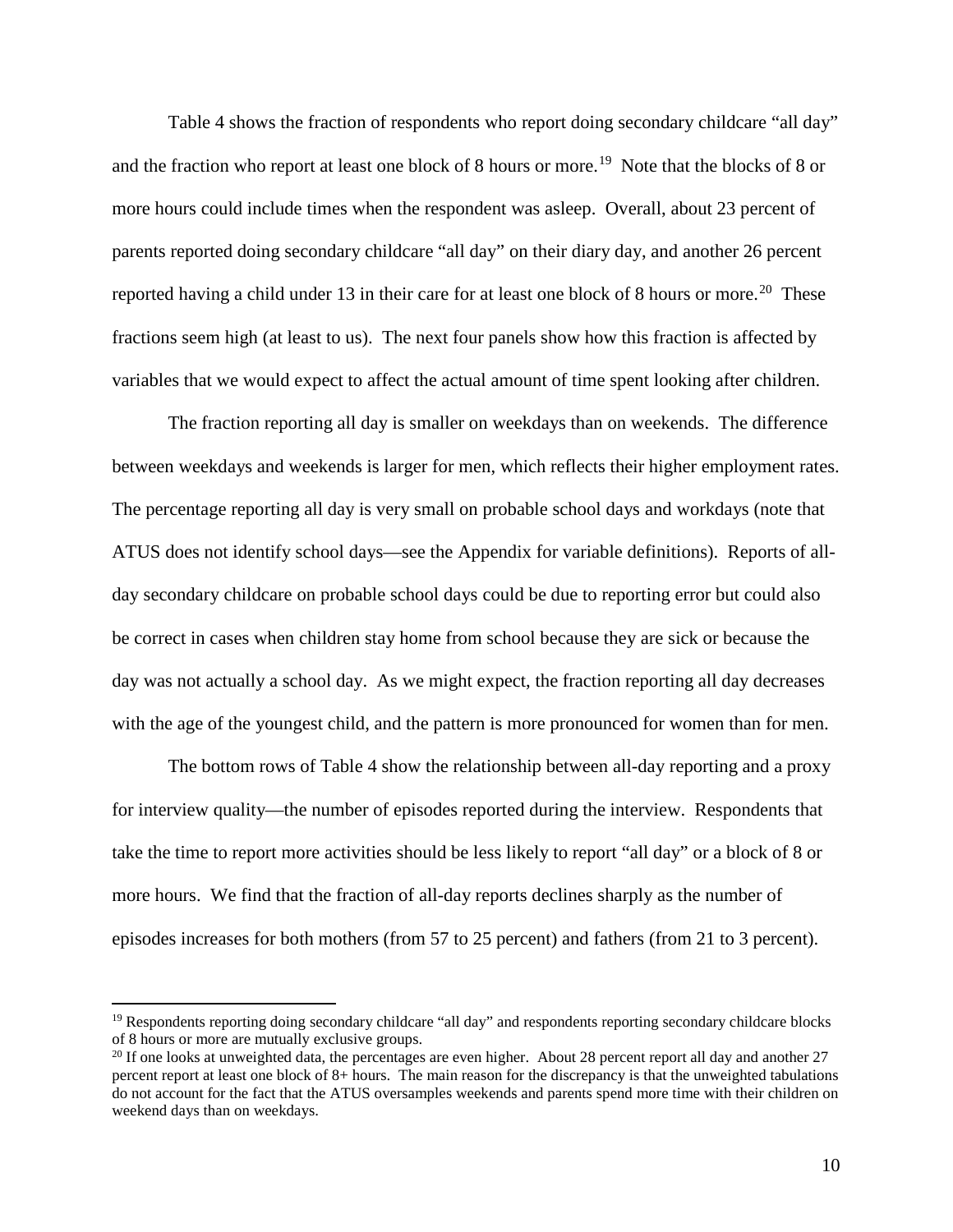The relatively small decline for mothers and fathers combined is due to the combined effect of higher all-day reporting rates for women and the tendency of women to report more episodes than men. In contrast, there is surprisingly little variation in the percentage reporting at least one 8-hour block of secondary childcare time. Women are more likely to report at least one 8-hour block, but there is no recognizable pattern by day of week, school day status, workday status, or age of youngest child. Turning to the bottom panel of Table 4, the fraction reporting at least one 8-hour block of secondary childcare actually increases with the number of episodes reported.

#### **Multivariate Analysis**

The univariate tabulations in Table 4 suggest that day-specific, respondent-specific, and interview-related factors affect the likelihood that the respondent reports doing secondary childcare "all day," but that only the interview-related factors matter for block reporting. Below, we perform a multivariate analysis of these reporting patterns, which permits us to examine the effect of many more variables and to account for possible correlations between the variables. Specifically, we estimate a linear probability model to determine the effect of the different variables on the likelihood of an all-day or block report. We estimated a linear probability model instead of a probit, because the coefficients are easier to interpret and we can perform an analysis of variance (ANOVA) using the same set of results.[21](#page-13-0) The ANOVA allows us to estimate the relative importance of each factor. We did not use sample weights in this estimation, but because residuals are inherently heteroskedastic in the linear probability model, we weighted each observation, both in the linear probability model and the ANOVA, by  $\sqrt{(\hat{P}_i(1-\hat{P}_i))^{-1}}$ , where the  $\hat{P}_i$  are predicted probabilities obtained from a similarly-defined probit regression.

<span id="page-13-0"></span><sup>&</sup>lt;sup>21</sup> Probit estimates of the marginal effects were very similar to those from the linear probability model.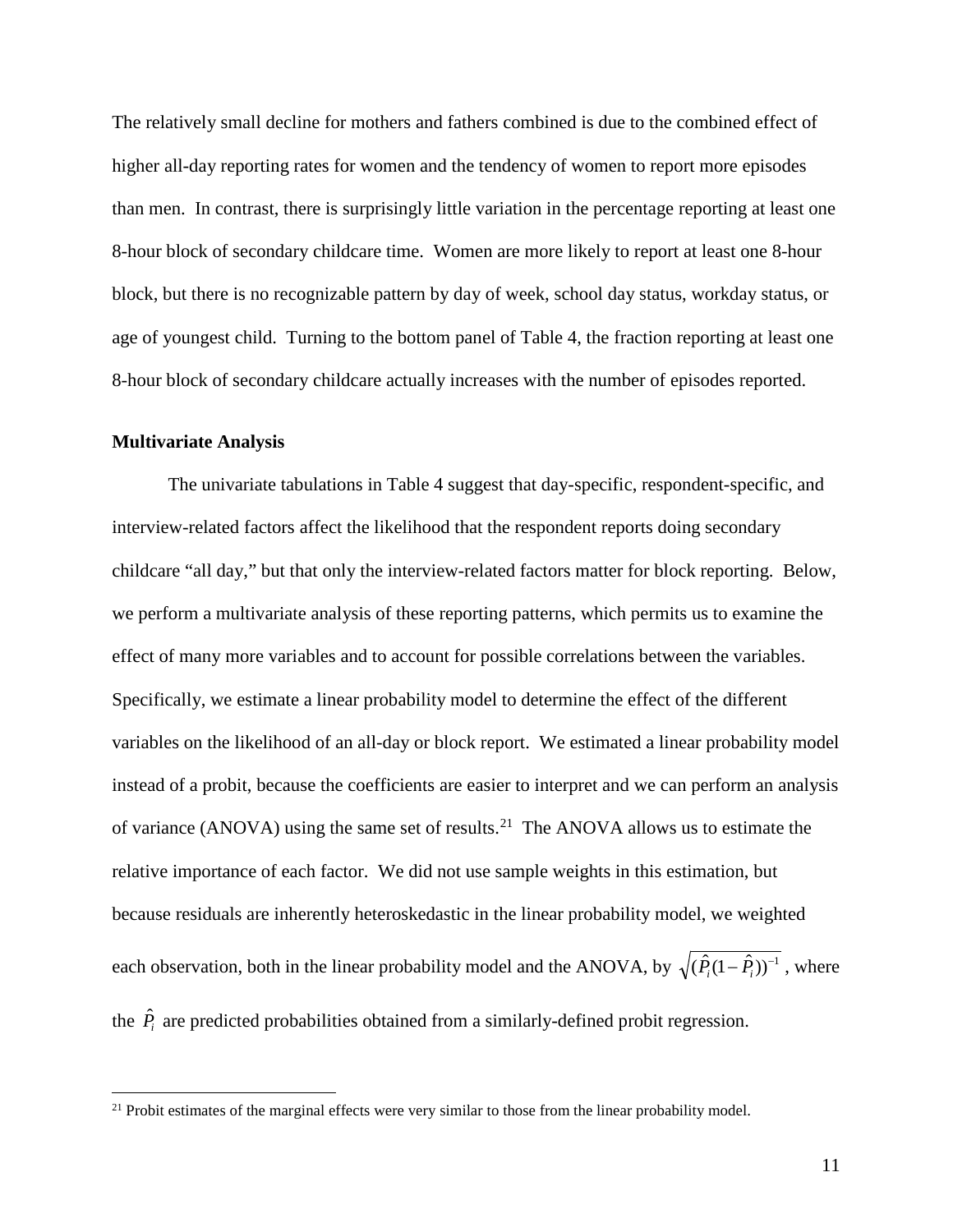Each equation includes four sets of variables. Going from variables that are likely to have the greatest effect on the actual amount of time spent in secondary childcare to those that have no effect, the variables are: child-related variables, day-specific variables, demographic variables, and interview-related variables (see the Appendix for variable definitions).

The first set of variables is child-related: dummy variables for the age of the youngest child in the household, and the number of children in each of three age groups. We expect an "all day" response to be more likely the younger the youngest child and the more children under 13 there are in the household.

The second set is day-specific. As we saw above, there are large and predictable differences depending on whether the diary day is a weekend, a school day, or a workday. We also included variables for the time the respondent spent in various activities, time spent at home, and time spent with household children under 13. For example, we would expect the likelihood of providing secondary childcare all day to increase with the amount of time spent with the child. In the limit, if the respondent spent all day with the child, it would not be surprising if the child was in the respondent's care all day as well. Time spent at home and doing household work should increase the likelihood of providing secondary childcare all day. Time spent doing primary childcare should also increase the likelihood.<sup>22</sup>

The third set of variables capture the demographic characteristics of the respondent (age, race, sex, marital status, employment status, etc.). These variables could capture differences in behavior or differences in reporting. For example, we might expect non-employed parents to spend more time in childcare, increasing the likelihood that they were looking after their children

<span id="page-14-0"></span> $22$  It should be noted that, because secondary childcare is done while doing something else, the amount of time spent doing secondary childcare does not place any constraints on the time that is available for other activities or the time spent with children under 13. An increase in the amount of time spent doing secondary childcare does not imply a reduction in the time spent doing something else because there is no adding-up constraint.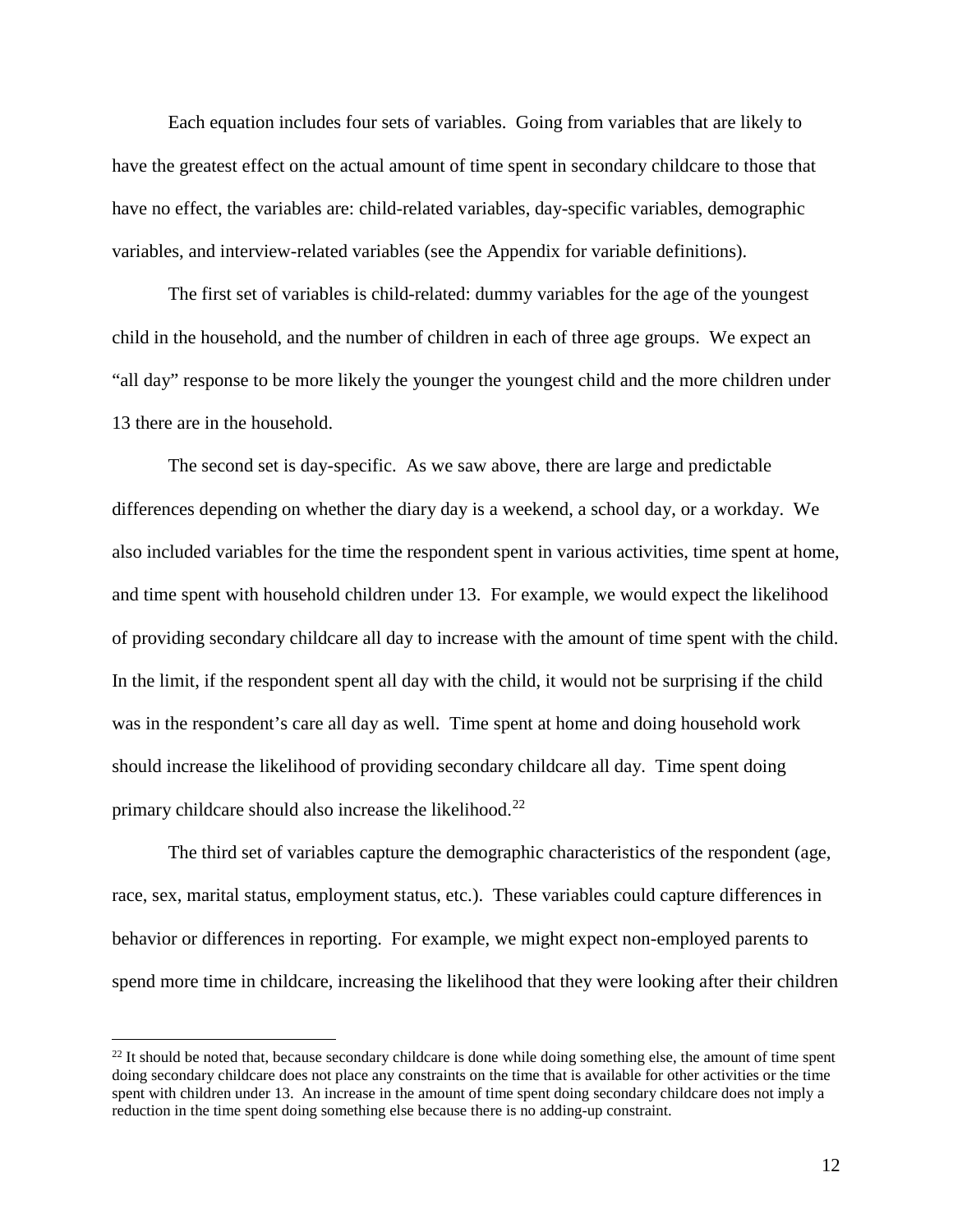all day. They may also feel that it is important to look like a good parent and report doing secondary childcare "all day" whether or not they actually did so.

The final set of variables is interview-related and includes dummy variables for interviewer effects and two proxies for interview quality: the amount of time spent in uncodeable activities, and the total number of episodes reported for the diary day. Interviewer effects capture differences in interviewers' abilities to elicit more-detailed information from respondents. The last two variables are intended to capture the respondent's propensity to provide detailed answers. We expect respondents to be less willing to take the time to identify specific episodes of secondary childcare the fewer episodes they report on their diary day (indicating that they are combining activities) and the greater the amount of time spent in activities that could not be coded (indicating that their responses were not very detailed). If these variables matter after having controlling for other factors, then we have reason to suspect the quality of secondary childcare reports.

The coefficient estimates in Table 5a show the effect of these variables on the probability that the respondent reports doing secondary childcare "all day" and the probability of reporting at least one block of 8 or more hours (including "all day"). The child-related variables have very little effect. Only three variables are statistically significant ( $p < .05$ ) in the all-day equation and all of these coefficients are small. Only one child-related variable is statistically significant in the block equation, and it's coefficient is small as well.

The day-specific variables are generally positive-signed and most are statistically significant. Time spent with children and its square have by far the largest effect on the probability of an "all day" report. The signs on the time and time-squared terms implies that the effect of time with children is convex, so that the effect becomes very large when parents spend a

13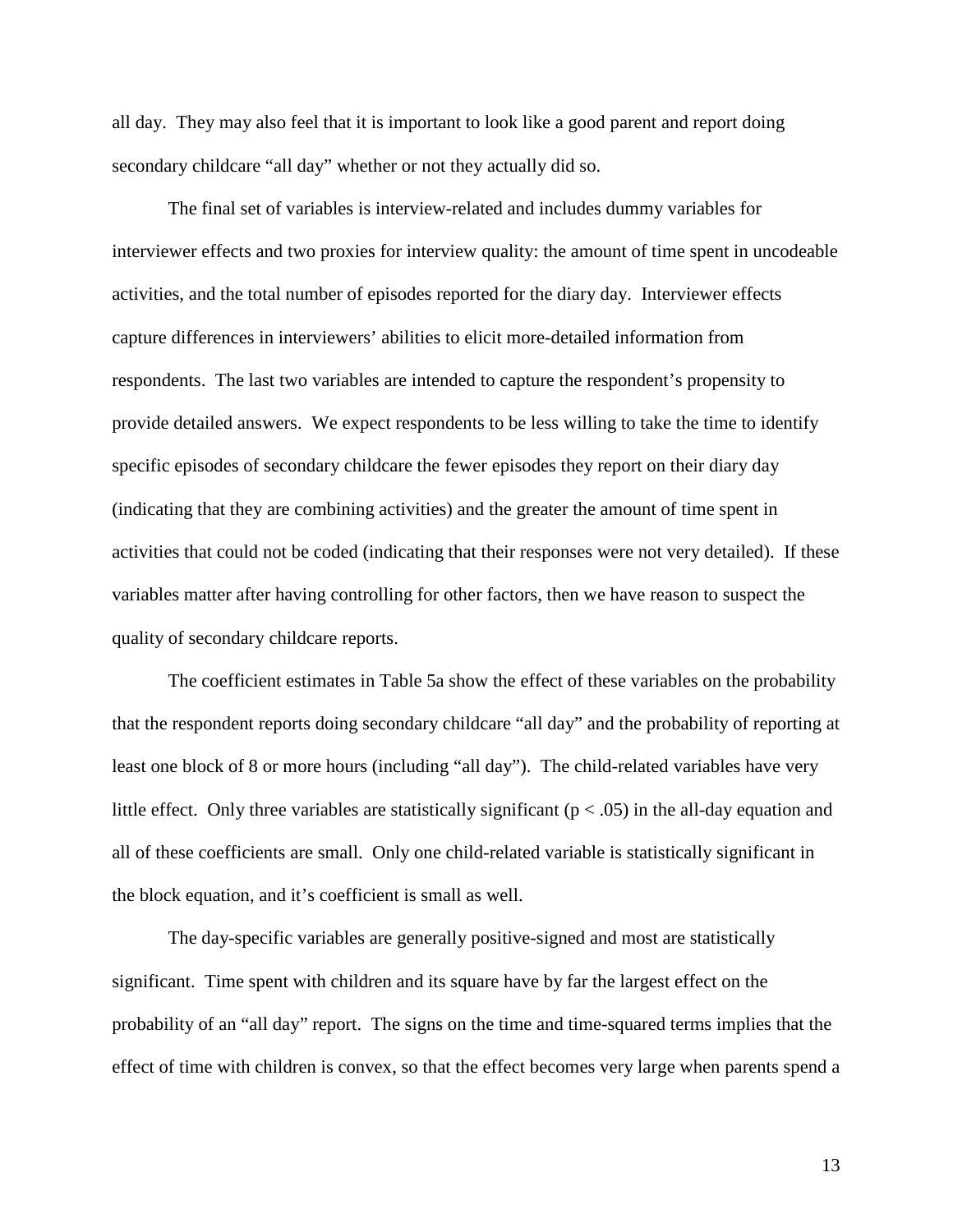lot of time with their children on the diary day. Spending 4 hours with a child under 13 increases the probability of an all-day report by 5 percentage points, spending 8 hours increases the probability by 25 percentage points, and spending 12 hours increases the probability by 62 percentage points. The effect of these variables on block reporting is large, but it does not increase as rapidly for high values of time with children. Time spent in primary childcare has a relatively small effect. Spending two hours doing primary childcare time increases the probabilities by 3 and 6 percentage points, respectively. An "all day" response is about 5 percentage points less likely on a workday. Time spent working during the diary day is negative-signed. But combined with the coefficient on the dummy for working on the diary day, working reduces the probability of an all-day response, and the effect is less negative when the respondent worked at home.

The demographic variables have very small marginal effects. Only the dummy variable for employment status has an effect that is statistically significant and large enough to be meaningful. The generally small coefficients on the demographic variables suggest that any social-desirability bias related to demographic characteristics is likely to be small.

Of key interest is the effect of the interview-related variables. The interviewer dummies (not shown in Table 5a) and the time spent in uncodeable activities had virtually no effect. The number-of-episodes variable had a small effect. For every 5 episodes reported the probability of an all-day report decreased by 1 percentage point.

The coefficient estimates tell us how strongly the probability of an "all day" response is related to the probability of reporting secondary childcare, but they do not tell us how much of the variation in secondary childcare is due to each of these factors. To answer this question, we performed a sequential analysis of variance (ANOVA). In this type of analysis, the order of the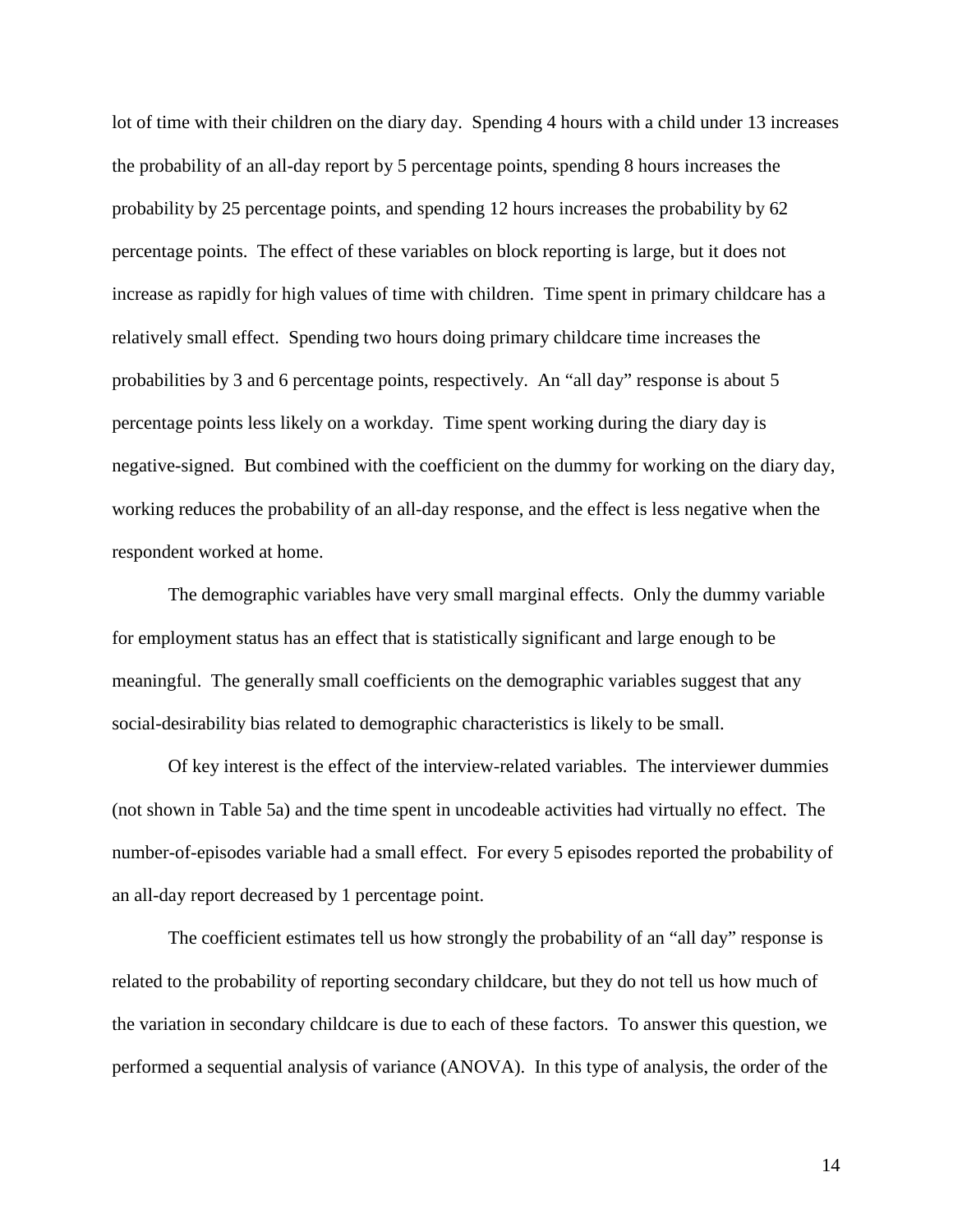variables matters. A given variable will explain more of the variation if it is entered first (before the effects of the other variables have been controlled for) than if it is entered last. Our strategy is to include child-related variables first, day-related variables second, demographic variables third, and interview-related variables last. To place an upper bound on the effect of the interview-related variables we performed a reverse-order sequential ANOVA, with the interview-related variables being entered first and the child-related variables being entered last.

The first set of ANOVA results are presented in Table 5b under the "Order Listed" column. Each entry is the percent of total variation explained by that group of variables. We can see that the day-related variables account for 39 percent of total variance, which translates to 89 percent of explained variance. Nearly all of this is due to the time-with-children variables. The interview-related variables accounted for about 3 percent of total variation or less than 10 percent of explained variation. The reverse-order ANOVA, shown in the second column of Table 5b, does not contradict these results. The percent of variation explained by interview-related variables increased to 8 percent of total variation or about one-fifth of explained variation, while the share explained by day-related variables fell to just under 30 percent. But the story that time spent with children is the primary determinant of whether the respondent reports "all day" to the secondary childcare question remains intact.

The last two columns of Table 5b show the ANOVA results when the dependent variable is defined to include 8+ hour blocks as well as "all day" reporting. In this equation, we have explained a much larger portion of the total variation. The results in the third column are consistent with those in the first two columns. The day-related variables account for half of all variation and 84 percent of explained variation. Interview-related variables account for less than 5 percent of total variation. But in the reverse-order ANOVA, the fraction of total variation

15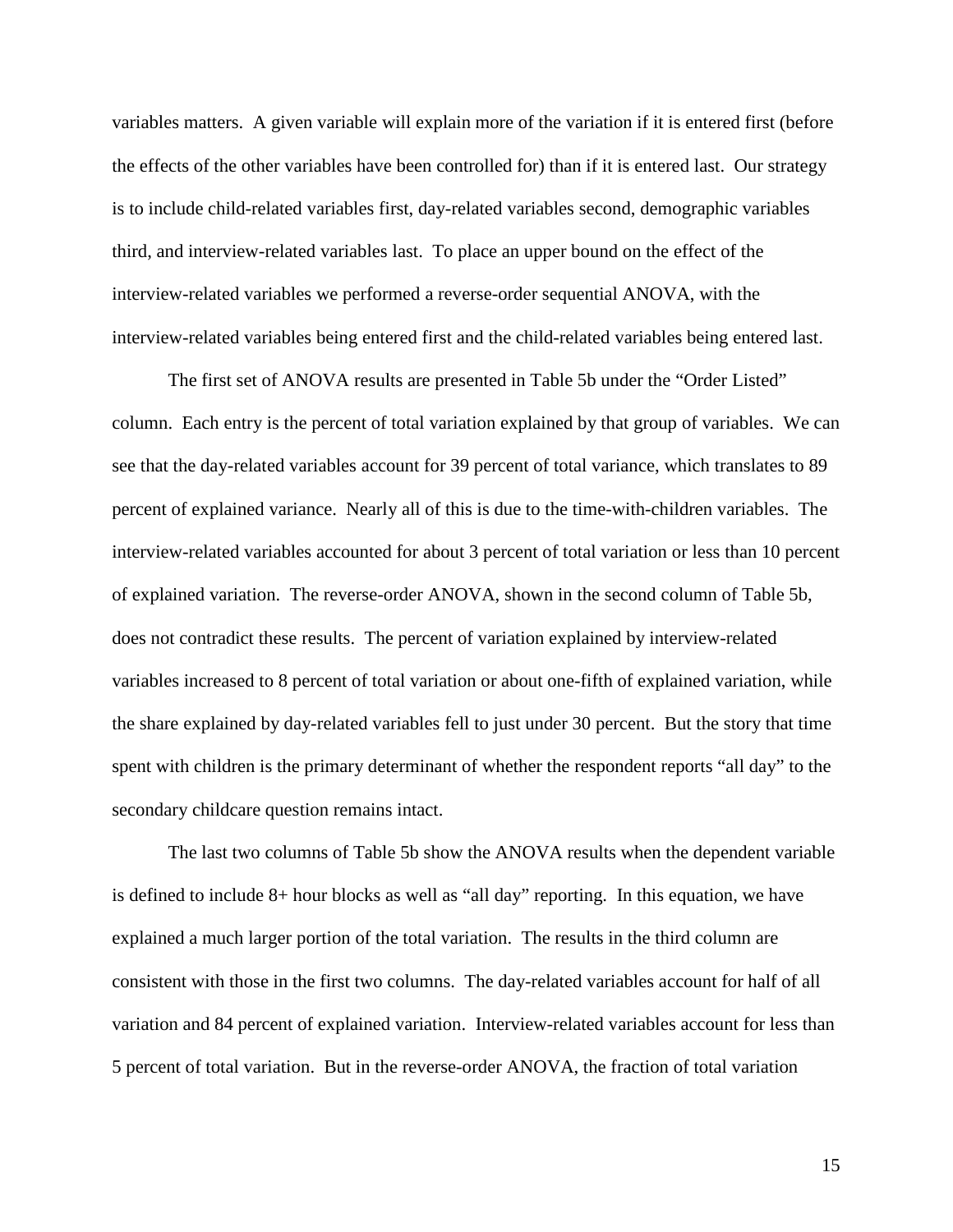explained by day-related variables drops to 23 percent of total variation (37 percent of explained variation), while the variation explained by interview-related variables increases to 31 percent or about one-half of explained variation. In both columns the effect of the interview-related variables is entirely due to interviewer effects. Thus it appears that interviewer effects are more important for block reporting than "all day" reporting.

#### *Episode-Level Analysis*

Another way to assess the quality of the secondary childcare measure in ATUS is to perform an episode-level analysis of the responses. Tables 6a and 6b examine the likelihood that a child under 13 was present during an episode of secondary childcare. The universe for Table 6a is episodes for which who-with information was collected during and during which the respondent reported doing secondary childcare. The dependent variable equals one if the respondent was "with" a child under 13, so the coefficients indicate the effect of the variables on the probability that a child under 13 was present, given that the respondent reported doing secondary childcare.

As in the "all day" regression, we have included four sets of variables. The child-related and demographic variables are the same as in Table 5a. The interview-related variables are the same except for the addition of dummy variables for whether the respondent reported providing secondary childcare "all day" and whether the episode is in an 8-or-more-hour block of secondary childcare. If respondents are not reporting carefully, we might expect it to be less likely that the respondent was with a child under 13 if the episode was in an 8-or-more-hour block or if the respondent reported doing secondary childcare all day. Our expectations for the remaining variables are the same as they were for the regressions in Table 5a. Instead of the day-related variables, we have entered the following episode-specific variables: the duration of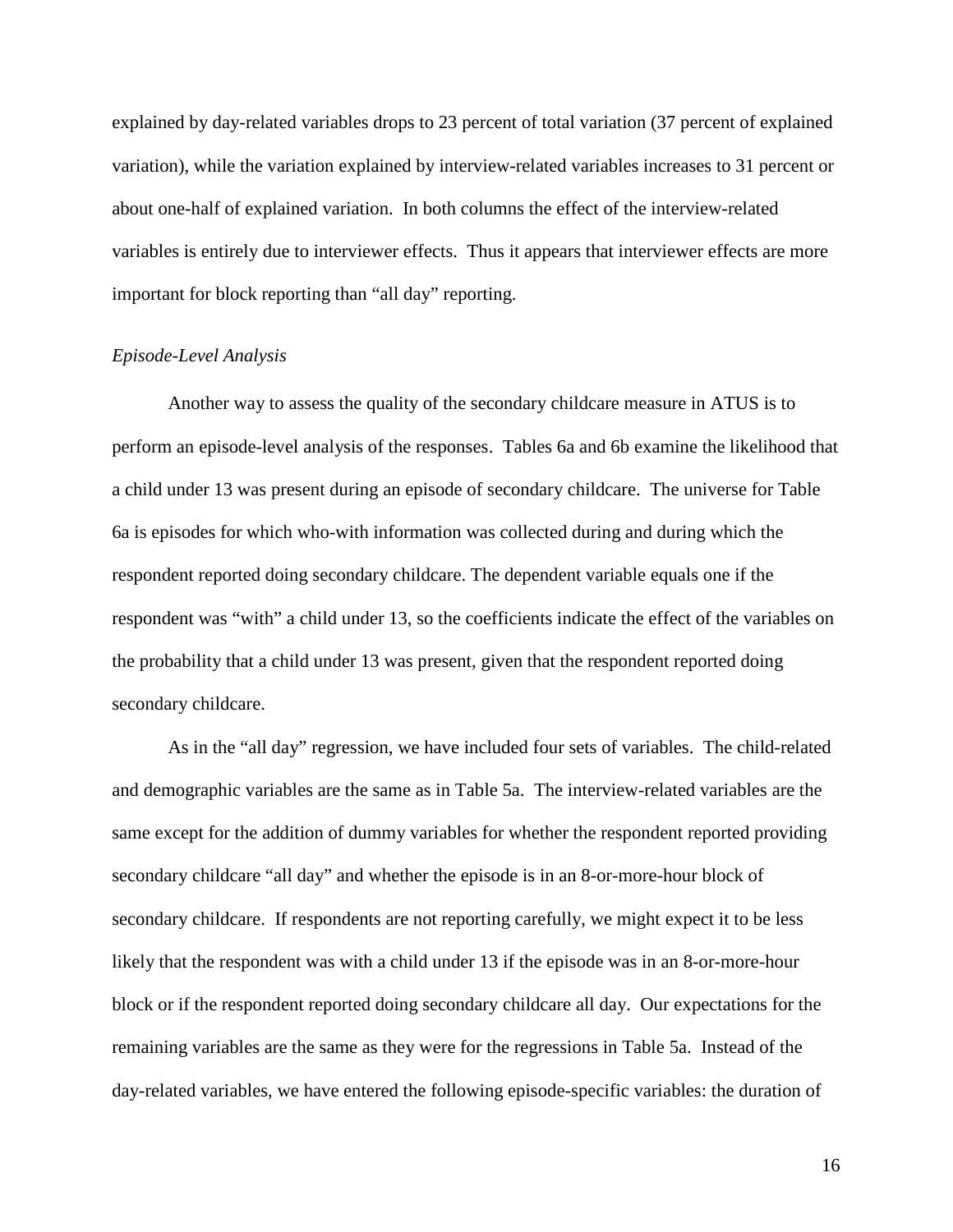the episode, the starting time of the episode (morning or afternoon), whether the respondent's spouse was present (if married), whether the respondent was at home, and dummy variables for different activities (household work, eating, watching TV, watching sports, participating in sports, and travel). Because of the way that the who-with variable is defined, we expect that respondents will be less likely to be with a household child under 13 if they are providing secondary childcare at home. We would also expect the respondent to be less likely to be with a child if the primary activity was household work and more likely to be with a child under 13 if the primary activity was eating.

The coefficient estimates in Table 6a are in line with our expectations. Unlike the regression in Table 5a, the coefficients on the age-of-youngest-child variables have the expected signs, are fairly large, and are statistically significant. The number-of-children variables are statistically significant, but the effects are small.

The episode-related variables have large and statistically significant effects. As expected, respondents are less likely to be "with" a child under 13 if they are at home when providing secondary childcare or if their main activity was household work. They are more likely to be "with" a child when providing secondary childcare during mealtimes and when traveling. The effect when traveling by car is smaller, though still positive  $(0.0699 = 0.1098 - 0.0399)$ . Married respondents are more likely to be "with" a child under 13 if their spouses are also present.

The demographic variables have a very small effect. Single parents are less likely to be with a child under 13 when providing secondary care and women are slightly more likely.

The coefficients on the interview-related variables are generally small, even when they are statistically significant. For example, every 10 episodes reported increases the probability by only one-half of one percentage point. Respondents who reported providing secondary childcare

17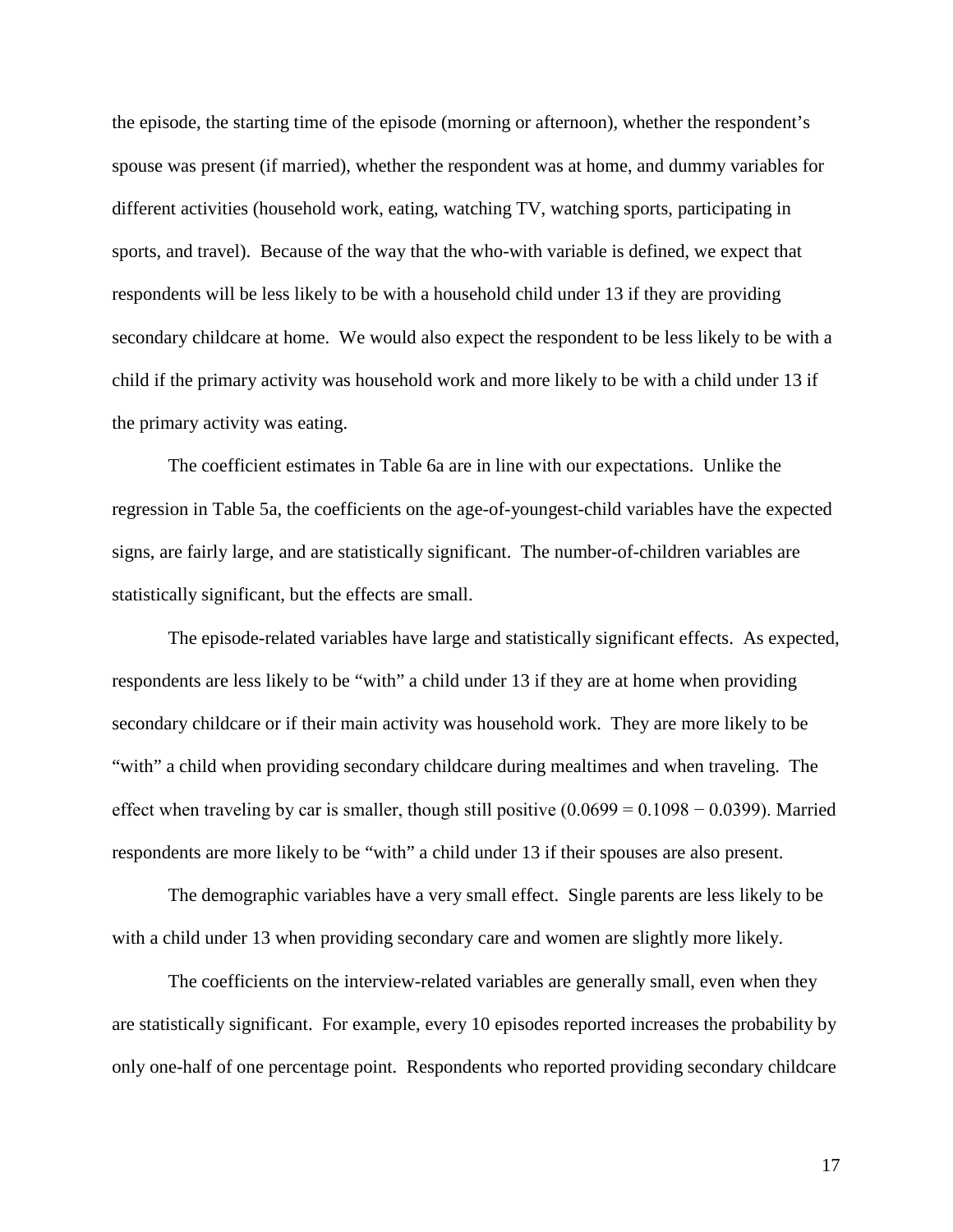"all day" were slightly *more* likely to be with a child under 13 when providing secondary childcare. This reflects the fact that "all day" reporters spend more than twice as much time with their children under 13—8 hours per day vs. 3.6 hours for those who did not say "all day." The absence of a large effect suggests that "all day" reporting is not problematic, and that these respondents are not exaggerating the time spent in secondary childcare.

The ANOVA results in Table 6b indicate that the episode-related variables account for 24 percent of the total variation, and nearly all of the variation explained by the model. The interview-related variables have virtually no effect. Even in the reverse-order ANOVA, the effect of the interview-related variables is small—less than 5 percent of total variation and 12 percent of explained variation.

To summarize the results in Tables 5a, 5b, 6a, and 6b, the main determinant of whether the respondent reports doing secondary childcare as a block of 8 or more hours or "all day" is the amount of time spent with a household child under 13. "All day" and block reporters are more likely to have a household child under 13 present when providing secondary childcare, which suggests that overreporting of secondary childcare is not a problem for these types of reports. The interview-related variables explain very little of the variation in the fraction of respondents who report doing secondary childcare in 8-hour blocks or "all day" or the variation in the likelihood that the respondent is with a child under 13 when providing secondary childcare.<sup>23</sup>

<span id="page-20-0"></span><sup>&</sup>lt;sup>23</sup> Related to this episode-level analysis is the fraction of secondary childcare time spent in the presence of a child under 13. In results not shown here, we examined the determinants of this fraction in a regression framework. We included the same independent variables as in Table 5a, except that we dropped the total amount of time spent with a child under 13 and added indicators for whether the respondent reported doing secondary childcare for an 8+ hour block of time or "all day." Most of the coefficients were small and not statistically significant. However, parents who reported doing secondary childcare "all day" had a child under 13 present for a larger fraction of secondary childcare time than other respondents. This is consistent with our earlier finding that these parents spend considerably more time with their children than other respondents. Finally, these covariates explain very little of total variation in the fraction of secondary childcare time spent in the presence of a child under 13.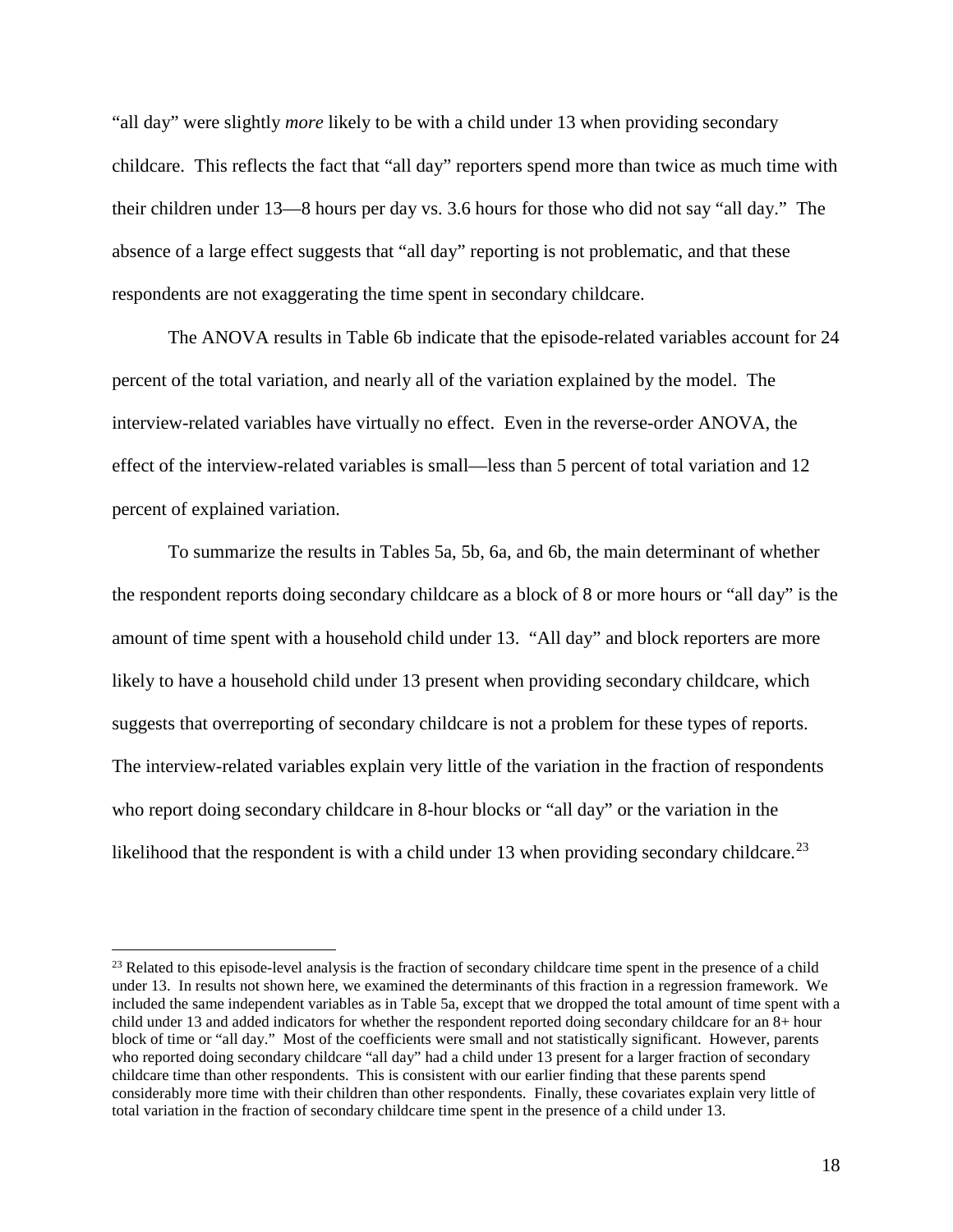#### **Alternative Estimates**

Our final question is: "How much do these possible sources of overreporting affect the estimates of secondary childcare?" To answer this question, we constructed several alternative estimates that exclude episodes for which misreporting is most likely. .

The official ATUS estimates of secondary childcare time are tabulations of the "in your care" responses and do not contain many edits other than omitting time when either the respondent or all household children were asleep.<sup>[24](#page-21-0)</sup> Time when the respondent was engaged in primary childcare is also omitted to avoid double counting.

The three alternative estimates exclude "in your care" time that may have been reported in error—time that occurred when: (1) the child was likely to be in school, (2) the respondent did not report being "with" a child under age 13 at any point during the diary day, and (3) the respondent was not at home or another's home and was not "with" a child under age 13 during the episode. Lastly, all three estimates were combined to evaluate the total impact on time spent in secondary childcare.

For the first adjustment, we excluded all secondary childcare that occurred on probable school days between 8:30am and 3:00pm unless the respondent reported being "with" a child under age 13 at some time during the interval between 9:30am and 2:00pm. This allows for the possibility that the child was not in school due to sickness or vacation or because the day was not actually a school day. We imposed this adjustment only on respondents whose youngest child was age 6 or older as younger children would be far less likely to be attending school.

<span id="page-21-0"></span> $24$  A few edits are done on very improbable wake and sleep times of household children. Missing, don't know, and refused child wake and sleep times are set to 4 a.m., and wake times of 1 a.m., 2 a.m., 3 a.m., or greater than 4 p.m. are set to 4 a.m. Official ATUS estimates also contain some records that are imputed, but these observations are deleted from our sample.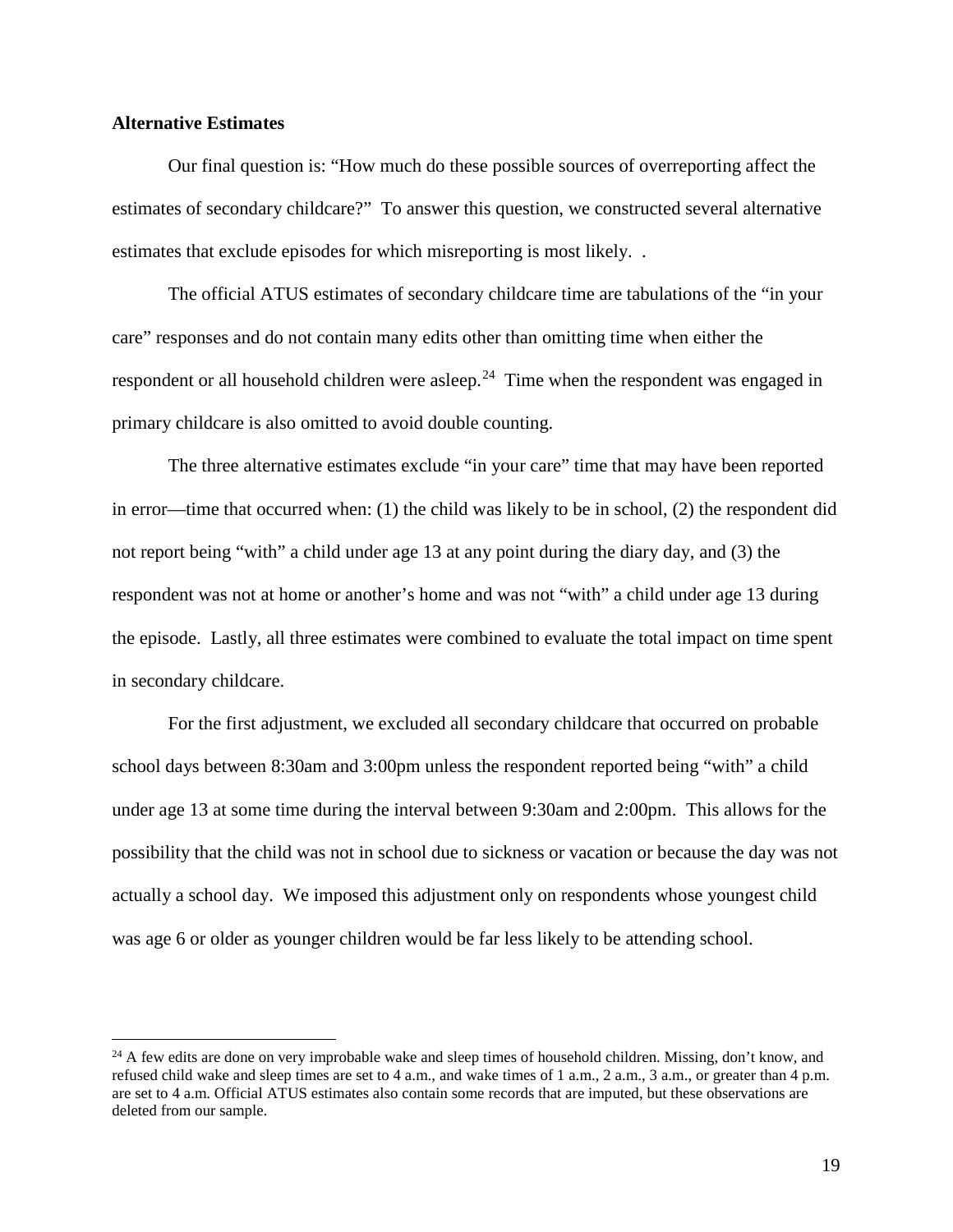The school time exclusion did not have a large impact on the estimates of time spent in secondary childcare (see Table 7). It lowered the estimate of time spent by both parents from 5.75 hours to 5.71 hours–a difference of approximately two minutes. The difference for fathers was only about 1 minute, and the difference for mothers was about 3 minutes. These results are consistent with our earlier findings that "all day" reporting on probable school days is rare, and suggest that few people report having a child "in their care" when the child is actually at school. If large numbers of people were consistently answering the "in your care" question in this fashion, we would expect the difference in these estimates to be greater.

The second alternative estimate excluded "in your care" time when the respondent didn't report being "with" a household child under 13 at any point during the diary day. These types of reports could be errors in reporting times when children were present. Or it could be that parents who did not spend time with their children are reporting "in your care" time because they "feel responsible" for their children.

This exclusion had a larger impact on secondary childcare estimates than did the omission of probable school time, but the effect is still fairly small. The estimated time spent in secondary childcare drops from 5.75 hours to 5.67 hours, a difference of about 5 minutes. In this alternative estimate, fathers spent about 8 minutes less in secondary childcare compared to about 2 minutes less for mothers.

In the third alternative estimate, we exclude "in your care" time that occurred when the respondent was not with a child under 13 and was neither at home nor at another person's home.<sup>[25](#page-22-0)</sup> If the respondent is not in one of these two locations, we can reasonably expect parents

<span id="page-22-0"></span><sup>&</sup>lt;sup>25</sup> We did not try to exclude situations in which the where and who with information was not collected. For example, if a person reported grooming with a child "in their care," we would have no where or who with information to work with. It is possible to impute much of the where information by using where information in adjacent activities. For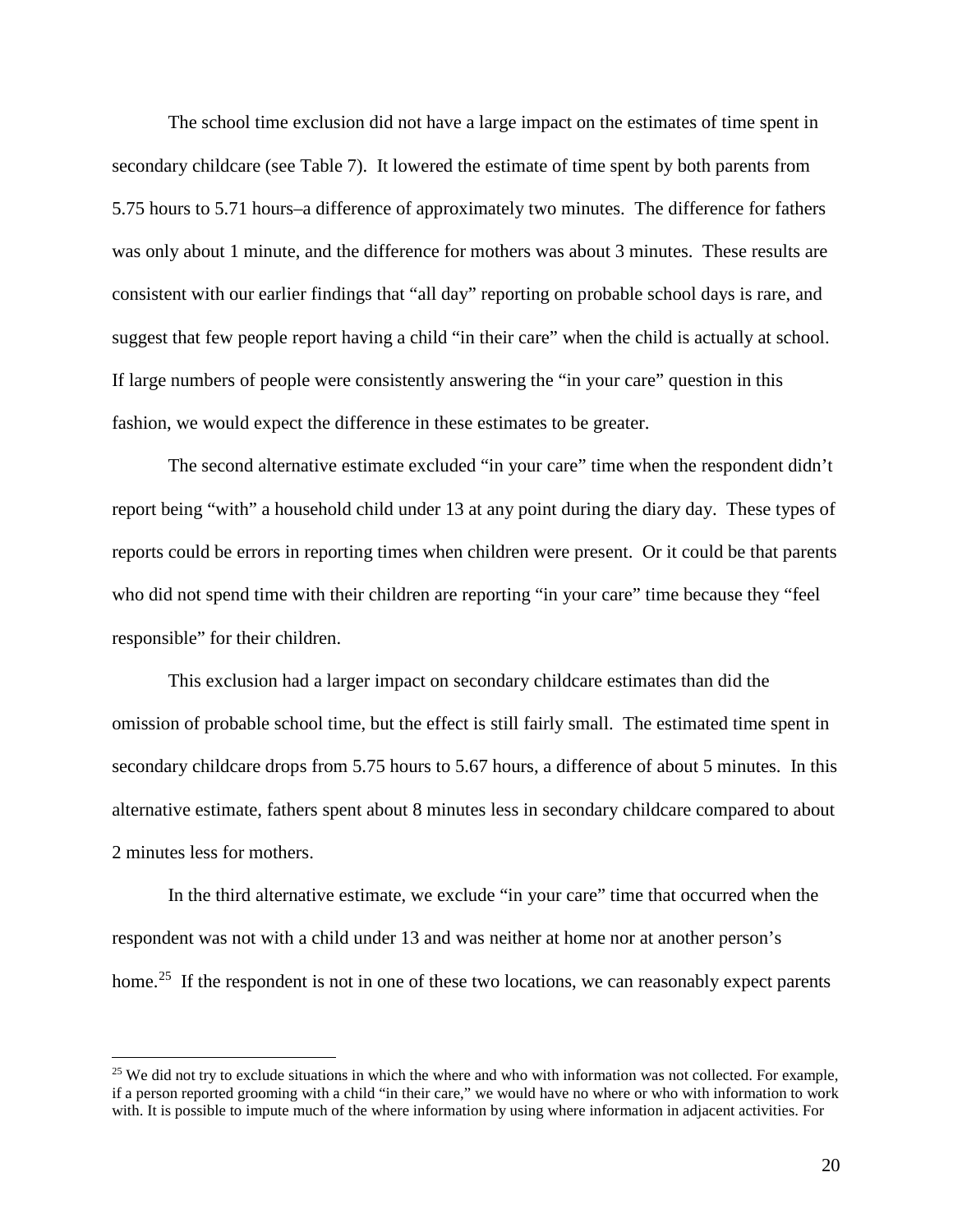to be with their child when providing secondary childcare. While such situations may be legitimate—a parent may be getting takeout while a child is in a restaurant's play area—some are almost certainly errors. For example, it is an error if a respondent reports driving a car with a child "in their care" but does not report being accompanied by a child.

This exclusion has a larger impact on the estimates of secondary childcare than do the other two exclusions. The estimate for both parents drops from 5.75 hours to 5.58 hours, a difference of about 10 minutes. The difference is slightly greater for mothers than for fathers— 11 minutes versus 9 minutes.

The final alternative estimate in Table 7 shows the combined effect of the three exclusions on the secondary childcare estimates. The total effect is to lower estimated secondary childcare time by about 16 minutes per day. Fathers show a slightly larger difference than mothers—17 minutes as opposed to 15.

These alternative estimates, along with the multivariate analyses presented earlier, indicate that while there is likely some overreporting of the "in your care" question in the ATUS, the effects are relatively small.

#### **Summary and Conclusion**

 $\overline{a}$ 

Secondary childcare time accounts for most of the time spent in childcare as measured in the ATUS. Because secondary childcare care estimates are so much larger than the estimates from earlier U.S. time-use surveys, there has been a concern that the ATUS estimates are too large. Such an overstatement would be problematic for researchers studying factors affecting parents' childcare choices, and could lead to overestimates of the aggregate amount of time spent

example, a grooming episode that took place between two episodes that occurred at home probably also occurred at home. When such imputation of where information is done, the majority of imputed where codes occurred at home.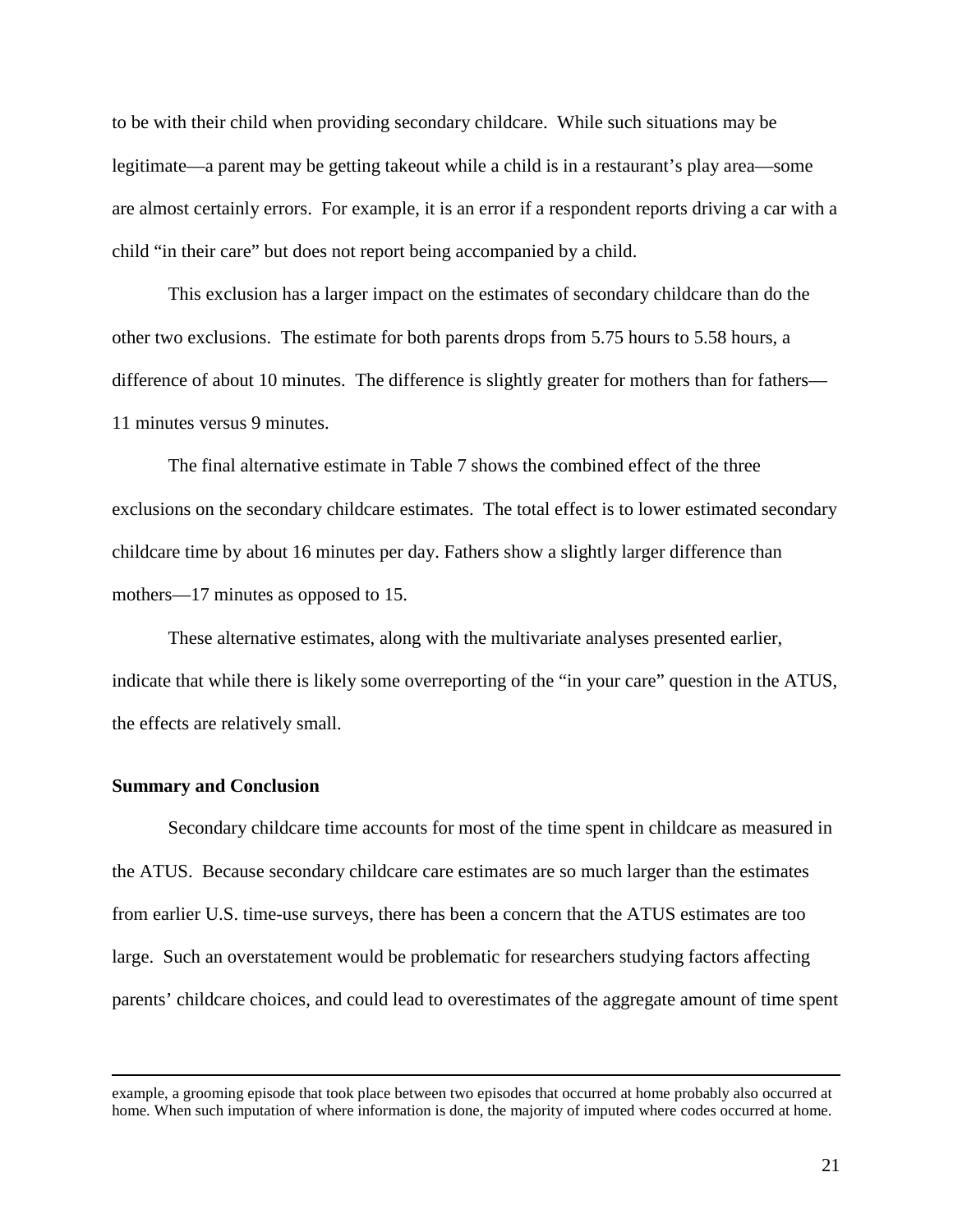caring for children. The latter issue has potentially important implications for the creation of nonmarket satellite accounts to the NIPAs.

Our episode-level analysis shows that no child is present during about one-quarter of all episodes when respondents reported having a child under 13 in their care. Further investigation shows that the vast majority of these episodes occurred at home, which is consistent with the ATUS definition of secondary childcare. We investigated respondents' reporting patterns, and found that a large fraction of respondents reported that a child under 13 was in their care "all day" or for a block of 8 hours or more. However, these respondents also spent considerably more time with their children. Our multivariate analysis showed that time spent with children explained 39 percent of the total variation in all-day reports (about 89 percent of explained variation) and 52 percent of the variation in all-day/block reporting (about 84 percent of explained variation). Further, respondents who gave an "all day" report were *more* likely to report that a child was present during episodes of secondary childcare, but the effect of this variable on total variation is relatively small. Most of the explained variation in whether a child was present during a secondary childcare episode is due to episode-specific variables.

We also found that interview-related variables explained very little of the variation in the likelihood of an all-day/block report and the likelihood that a child under 13 was with the respondent during an episode of secondary childcare. However, this may be due the paucity of interview-related variables. It is possible that the effects would be stronger if we had more and better indicators of interview quality. Demographic variables also had very little effect, which implies that any differences across demographic groups are due to real differences in things such as the amount of time spent with children, rather than any differences in reporting.

22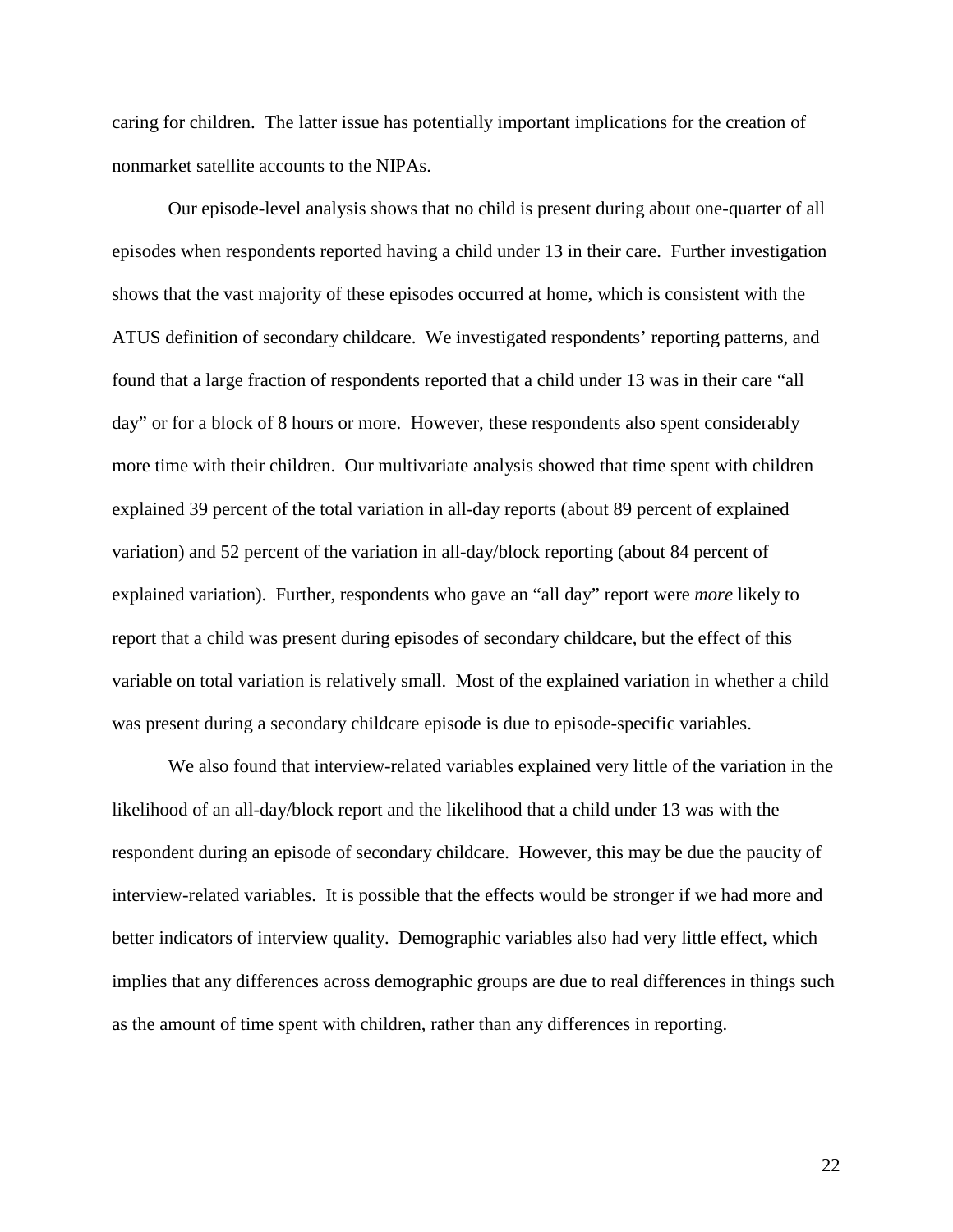Finally, our alternative estimates of secondary childcare, which exclude episodes that were inconsistent with other information in the diary, indicate that secondary childcare is overreported by at most 5 percent or about 16 minutes per day. Thus, we conclude that the secondary childcare questions in the ATUS are collecting the information they were designed to collect, and that secondary childcare is overestimated by at most a small amount.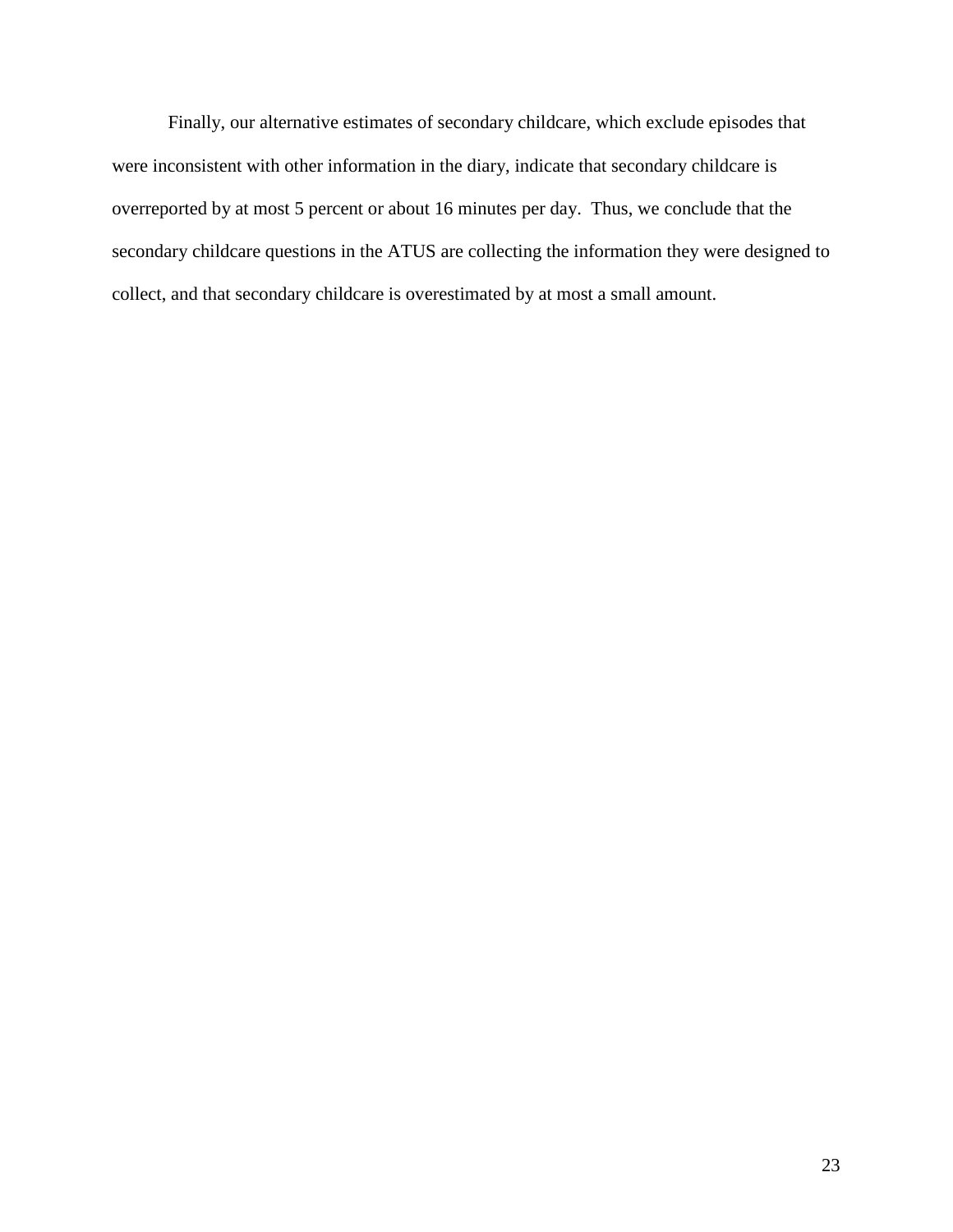#### **Appendix - Variable Definitions**

#### Outcome variables

**All day:** An all-day response occurs when the respondent indicates that a child under 13 was "in your care" during all episodes.

**8+ hour block:** The respondent reported doing secondary childcare in contiguous episodes that spanned at least 8 hours. Note that this could include time spent sleeping.

#### Day-specific variables

**School day:** The diary day is a non-holiday weekday between September 15<sup>th</sup> and December  $15<sup>th</sup>$  or between January  $15<sup>th</sup>$  and May  $15<sup>th</sup>$ . A diary day can be considered a probable school day only if the youngest child in the household is 6 or older

**Workday:** A day on which the respondent spent any time working (either at home or at the workplace).

**Summer:** The diary day was between June 1 and August 31, inclusive.

#### Episode-specific variables

**Morning:** Episode started at or after 4:00AM but before 12:00 noon.

**Afternoon:** Episode started at or after 12:00 noon but before 8:00PM.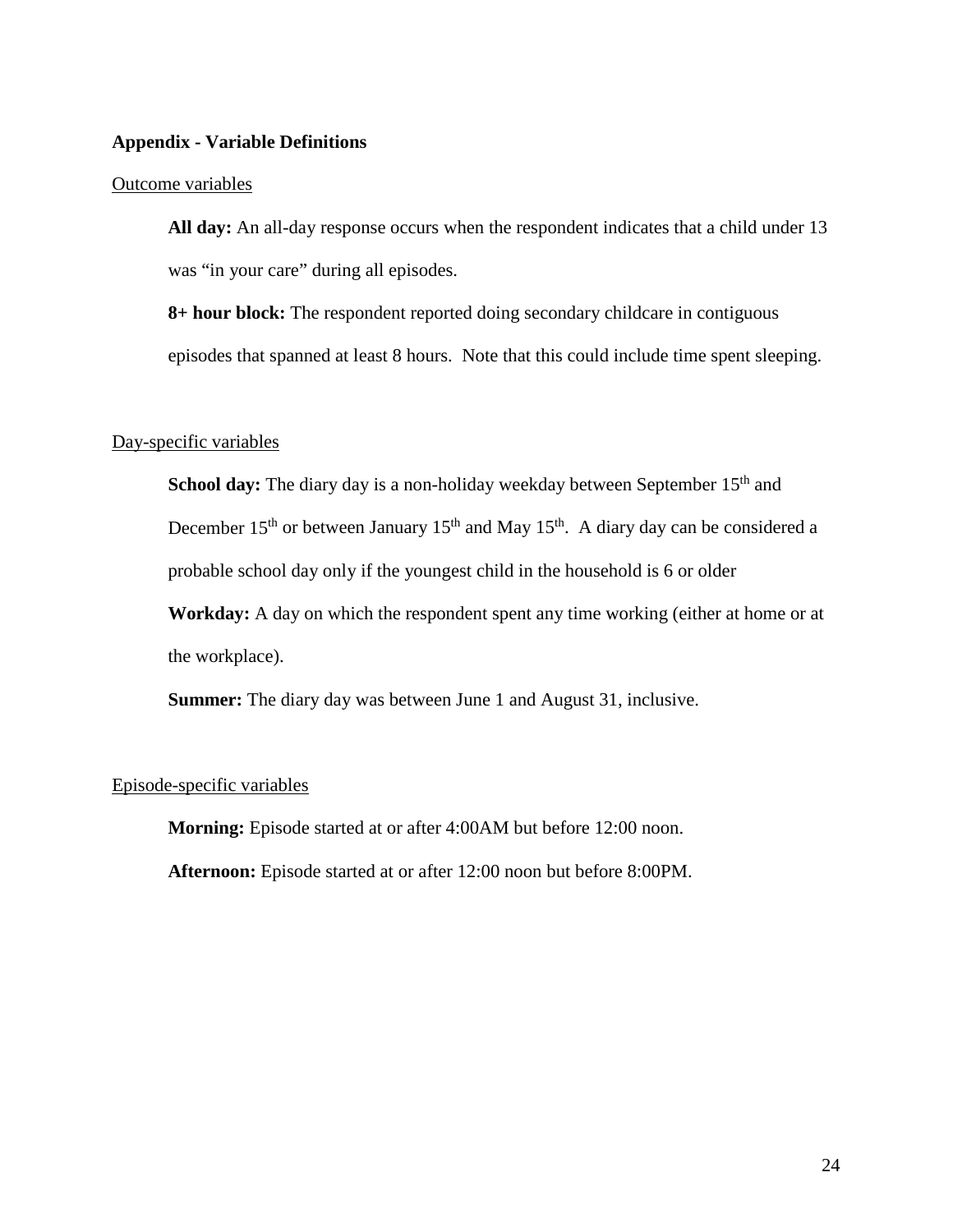#### **References**

- Allard, Mary Dorinda, Suzanne Bianchi, Jay Stewart, and Vanessa Wight "Comparing Childcare Measures in the ATUS and Earlier Time-Diary Studies" *Monthly Labor Review* 130(5), May 2007, pp. 27-36.
- Folbre, Nancy, Jayoung Yoon, Kade Finnoff, and Allison Sidle Fuligni. (2005) "By What Measure? Family Time Devoted to Children in the United States." *Demography*. 42 (May): 373-390.
- Kahneman, Daniel, Alan Krueger, David Schkade, Norbert Schwarz, and Arthur Stone (2004) "A Survey Method for Characterizing Daily Life Experience: The Day Reconstruction Method" *Science* 306, December 3, 2004, pp. 1776-1780.
- Landefeld, J. Steven, Barbara M. Fraumeni, and Cindy M. Vojtech. (2009) "Accounting for Nonmarket Production: A Prototype Satellite Account Using the American Time Use Survey." *Review of Income and Wealth*. 55(2).
- Schwartz, Lisa K. (2002) "The American Time Use Survey: Cognitive Pretesting." *Monthly Labor Review*. 125 (February): 34-44.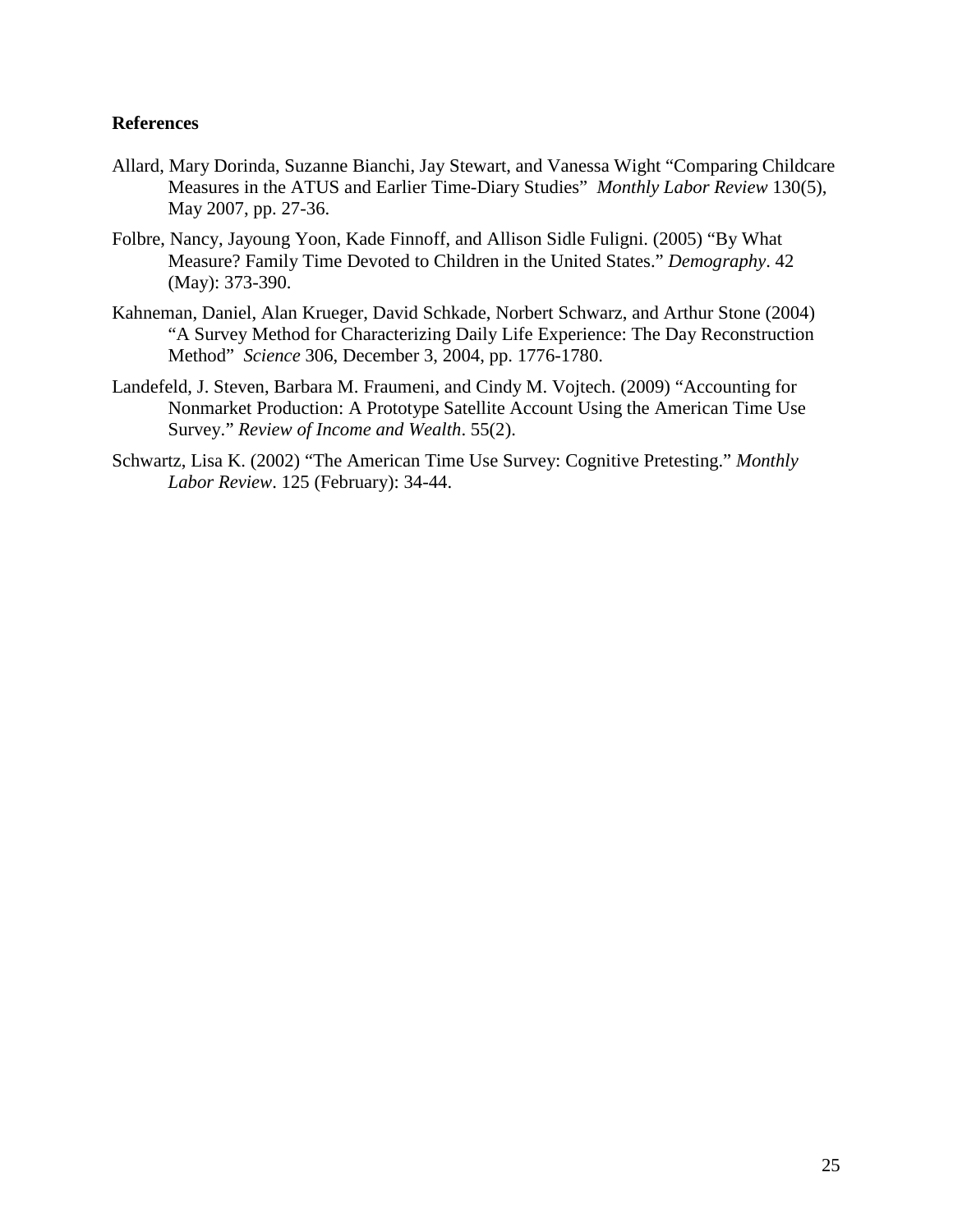|                |                                            | Time Spent                               |                           | Percent Reporting                                      |                                     |                                                          |  |
|----------------|--------------------------------------------|------------------------------------------|---------------------------|--------------------------------------------------------|-------------------------------------|----------------------------------------------------------|--|
|                | In Childcare as<br><b>Primary Activity</b> | In Childcare as<br>Secondary<br>Activity | With Children<br>Under 13 | Doing Any<br>Childcare as a<br><b>Primary Activity</b> | Doing Any<br>Secondary<br>Childcare | Spending Any<br>Time with<br><b>Children Under</b><br>13 |  |
| All            | 1.82                                       | 5.78                                     | 5.59                      | 74.6                                                   | 95.9                                | 96.7                                                     |  |
| <b>Fathers</b> | 1.15                                       | 4.60                                     | 4.32                      | 61.7                                                   | 93.3                                | 94.8                                                     |  |
| <b>Mothers</b> | 2.39                                       | 6.79                                     | 6.68                      | 85.7                                                   | 98.1                                | 98.4                                                     |  |

### **Table 1: Time Spent With and Caring for Own Household Children Under 13**

Notes: The universe for this table is parents with at least one own child under 13 living in the household, no non-own household children, and no other adult household members except a spouse. Primary childcare also includes time spent caring for children 13 and over. Time spent with children and time doing secondary childcare exclude times when the respondent reported doing childcare as a primary activity. Time spent with children also excludes episodes for which who-with information was not collected. These estimates are weighted using ATUS sample weights.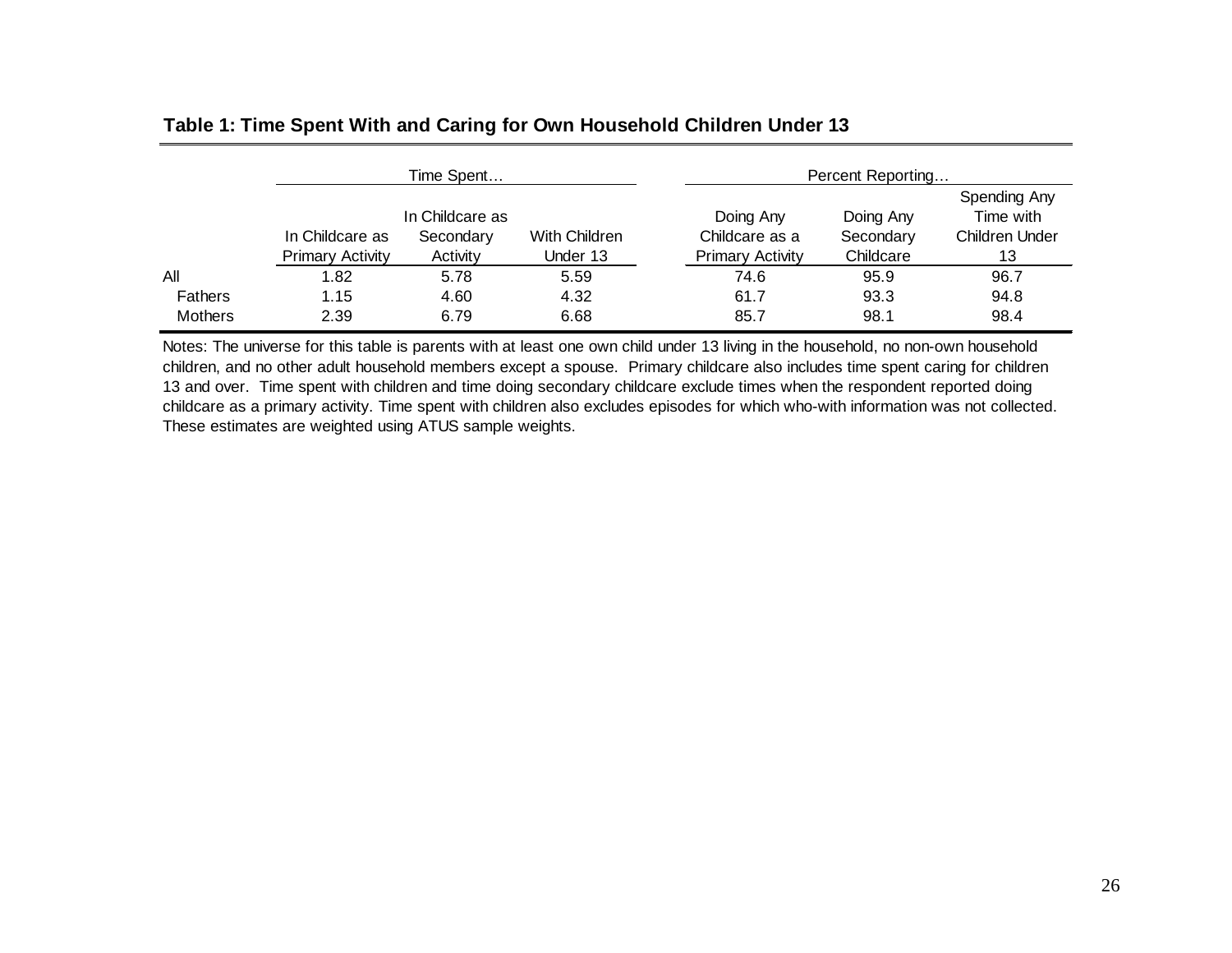|                                      |                                      | Percent of Episodes      |                                      |                          | Percent of Secondary |                                                                                    |  |
|--------------------------------------|--------------------------------------|--------------------------|--------------------------------------|--------------------------|----------------------|------------------------------------------------------------------------------------|--|
|                                      | Not Providing Secondary<br>Childcare |                          | <b>Providing Secondary Childcare</b> |                          |                      | <b>Childcare Episodes Done</b><br>With a Child Under 13<br>Present as a Percent of |  |
|                                      | Not With a<br>Child under 13         | With a Child<br>Under 13 | Not With a<br>Child under 13         | With a Child<br>Under 13 | Total                | All Secondary Childcare<br><b>Episodes</b>                                         |  |
| All                                  | 37.9                                 | 2.3                      | 16.1                                 | 43.8                     | 100                  | 73.14                                                                              |  |
| <b>Fathers</b>                       | 48.5                                 | 3.7                      | 12.7                                 | 35.2                     | 100                  | 73.57                                                                              |  |
| <b>Mothers</b>                       | 31.0                                 | 1.3                      | 18.3                                 | 49.4                     | 100                  | 72.94                                                                              |  |
|                                      | Percent of Available Time            |                          |                                      |                          |                      | Percent of Time Spent in                                                           |  |
| Not Providing Secondary<br>Childcare |                                      |                          | <b>Providing Secondary Childcare</b> |                          |                      | Secondary Childcare Done<br>With a Child Under 13<br>Present as a Percent of       |  |
|                                      | Not With a<br>Child under 13         | With a Child<br>Under 13 | Not With a<br>Child under 13         | With a Child<br>Under 13 | Total                | All Time Spent in<br>Secondary Childcare                                           |  |
| All                                  | 32.2                                 | 2.5                      | 17.9                                 | 47.4                     | 100                  | 72.63                                                                              |  |
| <b>Fathers</b>                       | 39.8                                 | 4.0                      | 15.6                                 | 40.6                     | 100                  | 72.20                                                                              |  |
| <b>Mothers</b>                       | 26.5                                 | 1.5                      | 19.5                                 | 52.5                     | 100                  | 72.88                                                                              |  |

### **Table 2: Time Spent in Secondary Childcare vs. Time With Children under 13**

Notes: The universe for this table is parents with at least one own child under 13 living in the household, no non-own household children, and no other adult household members except a spouse. Estimates in the top panel are unweighted. Estimates in the bottom panel are weighted using ATUS sample weights. Available time is time that is in-scope for secondary childcare (times when both parent and child are awake, excluding activities for which the who-with information is not collected).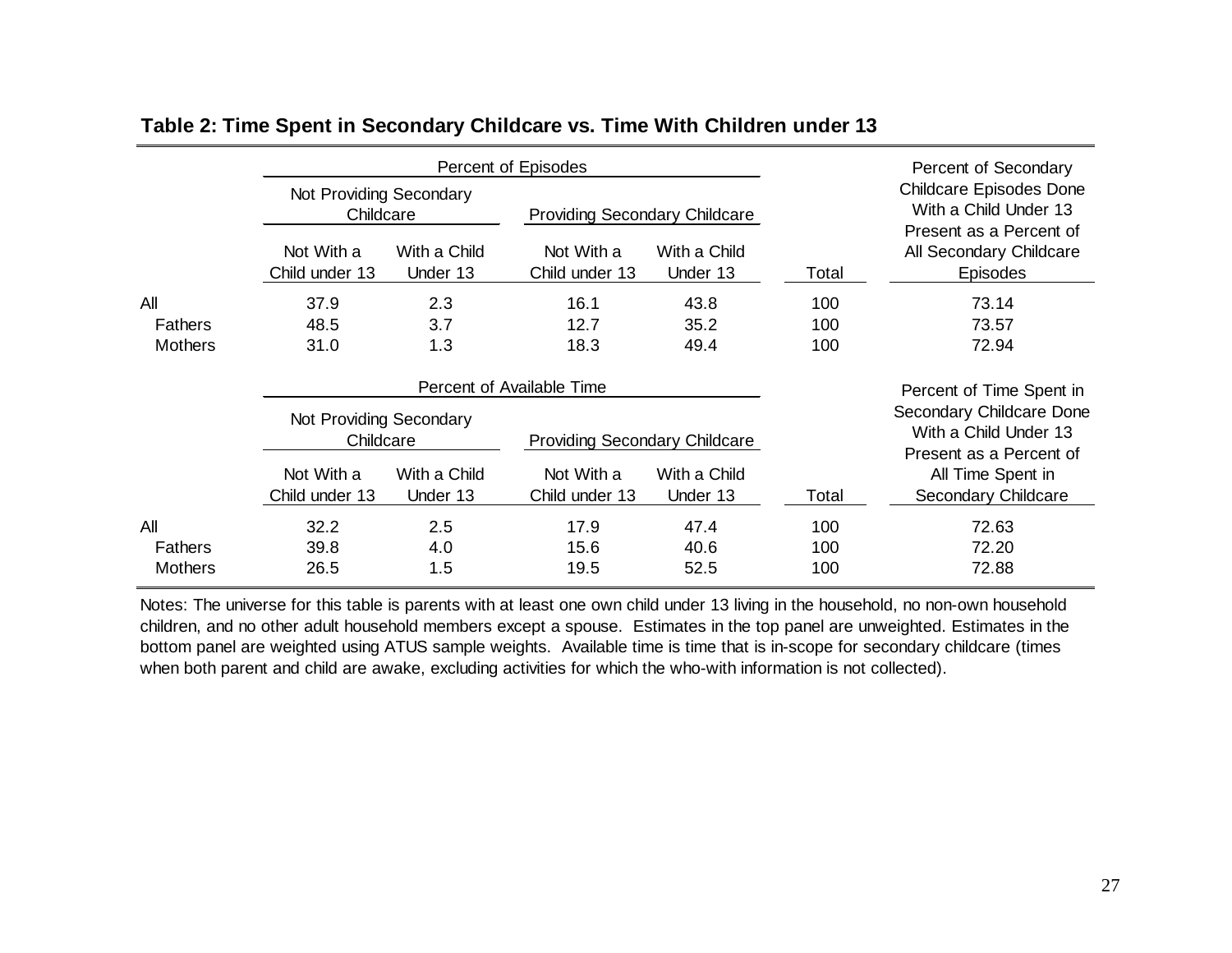|                                      |                                                    | Percent of Secondary     |                                                    |                          |                      |                                                                                                               |
|--------------------------------------|----------------------------------------------------|--------------------------|----------------------------------------------------|--------------------------|----------------------|---------------------------------------------------------------------------------------------------------------|
|                                      | Not Providing Secondary<br>Childcare<br>Not With a | With a Child             | <b>Providing Secondary Childcare</b><br>Not With a | With a Child             |                      | <b>Childcare Episodes Done</b><br>With a Child Under 13<br>Present as a Percent of<br>All Secondary Childcare |
| <b>Selected Activities</b>           | Child under 13                                     | Under 13                 | Child under 13                                     | Under 13                 | All Episodes         | Episodes                                                                                                      |
| Household Work                       | 20.9                                               | 1.4                      | 38.3                                               | 39.4                     | 100.0                | 50.71                                                                                                         |
| Shopping                             | 47.9                                               | 1.7                      | 3.5                                                | 47.0                     | 100.0                | 93.07                                                                                                         |
| Eating and Drinking                  | 31.2                                               | 4.3                      | 6.7                                                | 57.9                     | 100.0                | 89.58                                                                                                         |
| Leisure                              | 25.7                                               | 3.0                      | 23.6                                               | 47.7                     | 100.0                | 66.89                                                                                                         |
| Sports Exercise & Recreation         | 47.2                                               | 1.4                      | 12.8                                               | 38.6                     | 100.0                | 75.16                                                                                                         |
| Traveling                            | 57.0                                               | 1.6                      | 2.1                                                | 39.4                     | 100.0                | 94.96                                                                                                         |
| Percent of In-Scope Episodes         |                                                    |                          |                                                    |                          | Percent of Secondary |                                                                                                               |
| Not Providing Secondary<br>Childcare |                                                    |                          | <b>Providing Secondary Childcare</b>               |                          |                      | Childcare Episodes Done<br>With a Child Under 13<br>Present as a Percent of                                   |
| <b>Selected Locations</b>            | Not With a<br>Child under 13                       | With a Child<br>Under 13 | Not With a<br>Child under 13                       | With a Child<br>Under 13 | All Episodes         | All Secondary Childcare<br>Episodes                                                                           |
|                                      |                                                    |                          |                                                    |                          |                      |                                                                                                               |
| Respondent's Home                    | 18.0                                               | 2.9                      | 30.3                                               | 48.9                     | 100.0                | 61.75                                                                                                         |
| Respondent's Work                    | 97.3                                               | 0.3                      | 0.8                                                | 1.5                      | 100.0                | 64.83                                                                                                         |
| Other Person's Home                  | 32.7                                               | 2.9                      | 9.9                                                | 54.5                     | 100.0                | 84.60                                                                                                         |
| Restaurant/Bar                       | 46.7                                               | 1.7                      | 1.7                                                | 50.0                     | 100.0                | 96.75                                                                                                         |
| <b>Store</b>                         | 48.3                                               | 1.8                      | 3.2                                                | 46.8                     | 100.0                | 93.60                                                                                                         |
| Car (driver)                         | 59.7                                               | 1.6                      | 2.0                                                | 36.6                     | 100.0                | 94.73                                                                                                         |
| Car (passenger)                      | 34.8                                               | 1.7                      | 1.2                                                | 62.4                     | 100.0                | 98.13                                                                                                         |
| Total                                | 37.9                                               | 2.3                      | 16.1                                               | 43.8                     | 100.0                | 73.14                                                                                                         |
| Observations                         | 38,359                                             | 2,376                    | 18,884                                             | 54,431                   | 114,050              |                                                                                                               |

#### **Table 3: Time Spent in Secondary Childcare vs. Time With Children under 13 by Activity**

Notes: The universe for this table is parents with at least one own child under 13 living in the household, no non-own household children, and no other adult household members except a spouse. In-scope episodes refer to episodes that are in-scope for secondary childcare (episodes when both parent and child are awake, excluding episodes for which the who-with information is not collected).These tabluations do not use ATUS sample weights.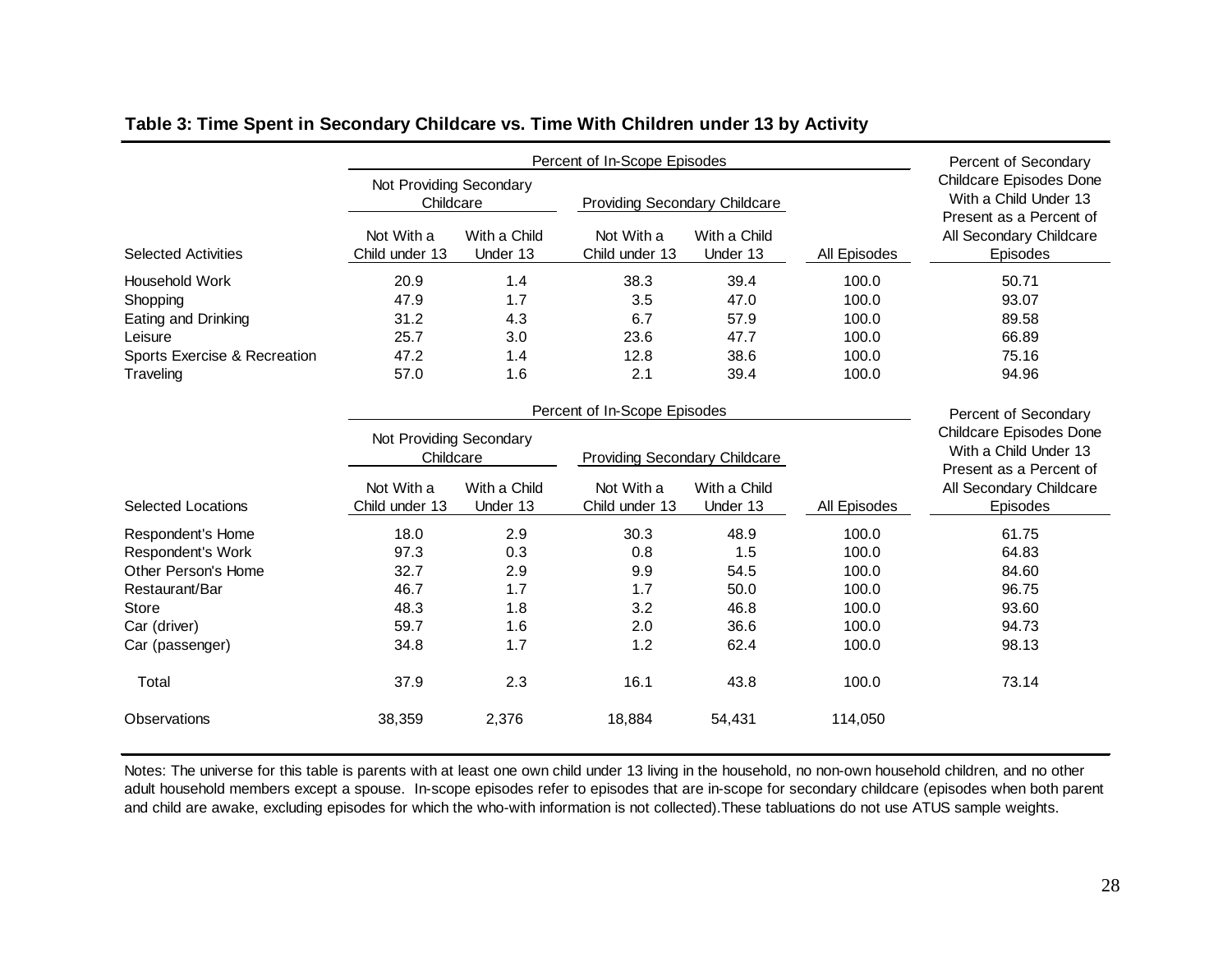|                       |             | All Day |         |             | 8-Hour Block (excluding "All Day") |         |
|-----------------------|-------------|---------|---------|-------------|------------------------------------|---------|
|                       | Mothers and |         |         | Mothers and |                                    |         |
|                       | Fathers     | Mothers | Fathers | Fathers     | Mothers                            | Fathers |
| All                   | 22.7        | 30.7    | 13.3    | 25.9        | 29.7                               | 21.4    |
| Day of Week           |             |         |         |             |                                    |         |
| Weekday               | 14.6        | 22.7    | 5.0     | 26.0        | 31.0                               | 20.1    |
| Weekend               | 41.1        | 49.0    | 32.0    | 25.7        | 26.6                               | 24.6    |
| School Day Status     |             |         |         |             |                                    |         |
| School Day            | 3.8         | 5.4     | 1.7     | 26.2        | 29.7                               | 21.6    |
| Not a School Day      | 26.3        | 35.9    | 15.4    | 25.8        | 29.7                               | 21.4    |
| <b>Workday Status</b> |             |         |         |             |                                    |         |
| Work Day              | 4.9         | 7.3     | 3.2     | 25.2        | 32.8                               | 19.8    |
| Nonwork Day           | 42.7        | 46.6    | 34.4    | 26.7        | 27.6                               | 24.9    |
| Age of Youngest Child |             |         |         |             |                                    |         |
| Age $<$ 1             | 35.8        | 51.7    | 16.2    | 23.0        | 28.0                               | 16.9    |
| $Age = 1$             | 29.0        | 42.3    | 12.7    | 26.2        | 29.9                               | 21.7    |
| $Age = 2$             | 26.5        | 36.7    | 16.7    | 24.2        | 27.4                               | 21.1    |
| $Age = 3$             | 25.9        | 37.3    | 13.9    | 25.4        | 27.4                               | 23.3    |
| $Age = 4$             | 25.4        | 32.2    | 17.1    | 26.7        | 29.7                               | 23.1    |
| $Age = 5$             | 20.3        | 31.5    | 9.3     | 26.3        | 35.0                               | 17.6    |
| $Age = 6-8$           | 17.1        | 20.6    | 12.8    | 28.8        | 32.6                               | 24.2    |
| $Age = 9-12$          | 13.4        | 15.7    | 10.3    | 25.5        | 28.4                               | 21.6    |
| Number of Episodes    |             |         |         |             |                                    |         |
| $5-9$                 | 32.4        | 56.9    | 20.6    | 5.4         | 5.0                                | 5.5     |
| $10 - 14$             | 28.1        | 48.3    | 18.2    | 13.9        | 14.6                               | 13.5    |
| $15 - 19$             | 22.3        | 35.0    | 12.8    | 24.8        | 28.9                               | 21.7    |
| 20-24                 | 21.5        | 30.1    | 11.1    | 27.0        | 29.1                               | 24.5    |
| 25-29                 | 20.3        | 25.3    | 11.6    | 33.2        | 34.8                               | 30.4    |
| 30-39                 | 19.3        | 23.4    | 7.7     | 33.4        | 34.7                               | 29.7    |
| $40+$                 | 22.8        | 25.2    | 3.3     | 33.0        | 32.9                               | 33.4    |

**Table 4: Fraction of Respondents Who Report Doing Secondary Childcare "All Day" or in Blocks of 8+ Hours**

Note: These estimates are weighted using ATUS sample weights.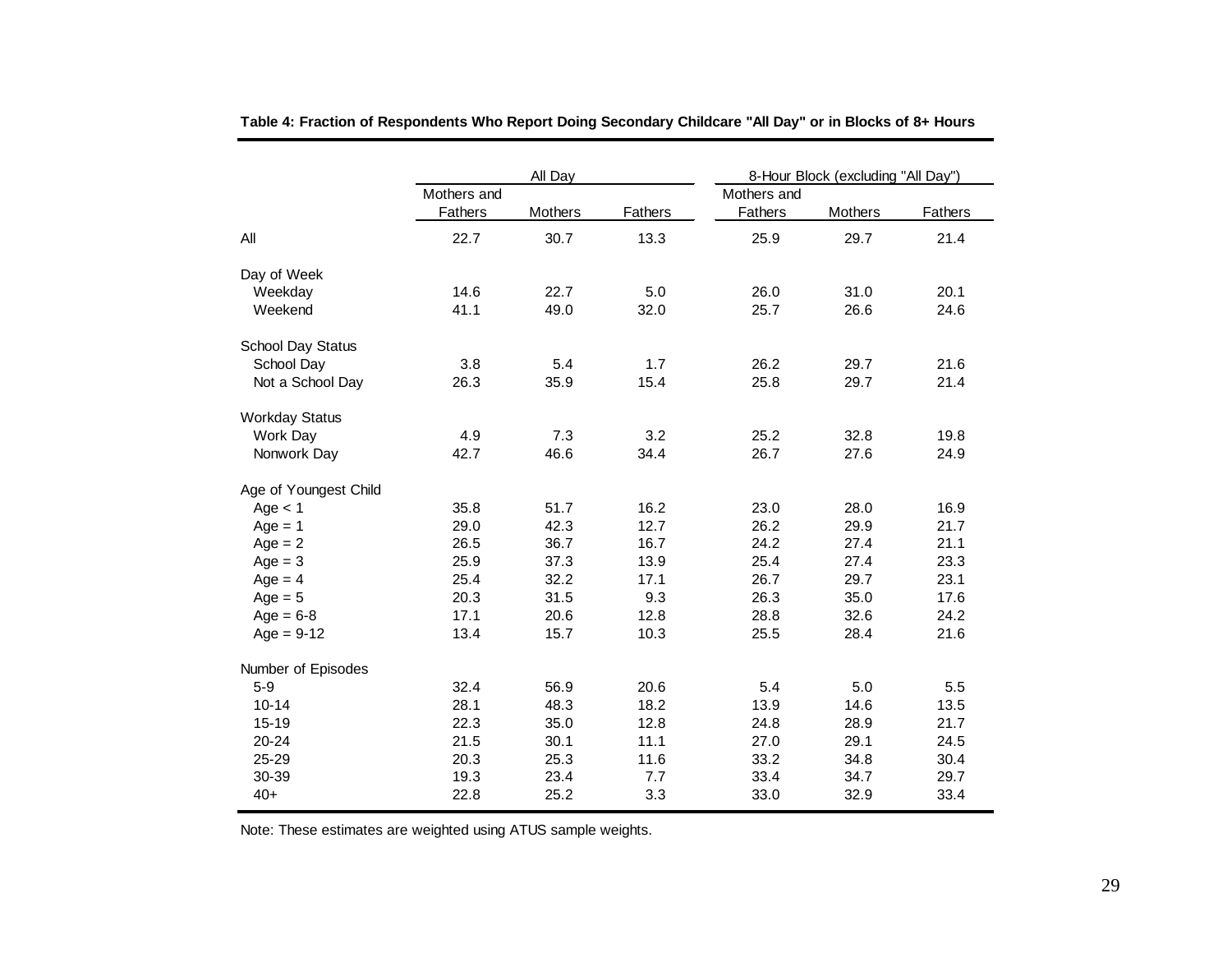|                                     | Dependent Variable: 1 = "All Day" |                | Dependent Variable: $1 = Block of$<br>8+ Hours (including "All Day") |                |  |  |
|-------------------------------------|-----------------------------------|----------------|----------------------------------------------------------------------|----------------|--|--|
|                                     | Coefficient                       | P-Value        | Coefficient                                                          | P-Value        |  |  |
| <b>Child Variables</b>              |                                   |                |                                                                      |                |  |  |
| Age of Youngest Child               |                                   |                |                                                                      |                |  |  |
| < 0                                 | 0.0000                            | 0.996          | 0.0218                                                               | 0.270          |  |  |
| 1                                   | $-0.0078$                         | 0.381          | 0.0289                                                               | 0.123          |  |  |
| 2                                   | $-0.0031$                         | 0.677          | 0.0108                                                               | 0.543          |  |  |
| 3                                   | $-0.0089$                         | 0.242          | 0.0161                                                               | 0.362          |  |  |
| 4                                   | $-0.0164$                         | 0.016          | 0.0198                                                               | 0.234          |  |  |
| 5                                   | 0.0027                            | 0.678          | 0.0232                                                               | 0.180          |  |  |
| $6 - 8$                             | 0.0085                            | 0.004          | 0.0065                                                               | 0.564          |  |  |
| Number of Children Ages             |                                   |                |                                                                      |                |  |  |
| $0 - 5$                             | 0.0044                            | 0.216          | $-0.0008$                                                            | 0.916          |  |  |
| $6 - 12$                            | 0.0000                            | 0.979          | 0.0115                                                               | 0.014          |  |  |
| $13 - 17$                           | $-0.0059$                         | 0.006          | $-0.0132$                                                            | 0.068          |  |  |
|                                     |                                   |                |                                                                      |                |  |  |
| Day-Specific Variables              |                                   |                |                                                                      |                |  |  |
| Time With Children <13              | $-0.0088$                         | 0.000          | 0.0839                                                               | 0.000          |  |  |
| Time With Children <13 Squared/10   | 0.0504                            | 0.000          | $-0.0289$                                                            | 0.000          |  |  |
| Time Spent Doing Household Work     | 0.0032                            | 0.007          | $-0.0012$                                                            | 0.460          |  |  |
| Time Spent Watching TV              | $-0.0033$                         | 0.000          | $-0.0030$                                                            | 0.098          |  |  |
| Time Spent in Primary Childcare     | 0.0144                            | 0.000          | 0.0279                                                               | 0.000          |  |  |
| Schoolday                           | 0.0069                            | 0.063          | $-0.0475$                                                            | 0.000          |  |  |
| Weekend                             | 0.0148                            | 0.000          | 0.0198                                                               | 0.025          |  |  |
| Time Spent at Home                  | 0.0021                            | 0.000          | 0.0053                                                               | 0.000          |  |  |
| Summer                              | $-0.0023$                         | 0.513          | $-0.0034$                                                            | 0.666          |  |  |
| Workday                             | $-0.0542$                         | 0.000          | $-0.0323$                                                            | 0.020          |  |  |
| Time Spent Working at Home          | 0.0071                            | 0.000          | 0.0027                                                               | 0.506          |  |  |
| Time Spent Working Away From Home   | 0.0019                            | 0.000          | $-0.0080$                                                            | 0.000          |  |  |
| Demographic Variables               |                                   |                |                                                                      |                |  |  |
| Employed                            | $-0.0556$                         | 0.000          | $-0.0183$                                                            | 0.119          |  |  |
| <b>Employed Full Time</b>           | 0.0117                            | 0.026          | 0.0130                                                               | 0.241          |  |  |
| Usual Weekly Earnings (\$1,000s)    | $-0.0044$                         | 0.031          | $-0.0089$                                                            | 0.195          |  |  |
| Age                                 |                                   |                |                                                                      |                |  |  |
| 25-34                               | $-0.0246$                         | 0.001          | $-0.0244$                                                            | 0.151          |  |  |
| 35-44                               | $-0.0232$                         | 0.004          | $-0.0184$                                                            | 0.306          |  |  |
| $45+$<br>Race                       | $-0.0242$                         | 0.005          | 0.0025                                                               | 0.902          |  |  |
| <b>Black</b>                        | 0.0046                            | 0.293          | 0.0084                                                               | 0.496          |  |  |
| Other Race                          | 0.0037                            | 0.497          | $-0.0199$                                                            | 0.170          |  |  |
| Education                           |                                   |                |                                                                      |                |  |  |
| Less Than High School               | 0.0016                            | 0.741          | $-0.0015$                                                            | 0.906          |  |  |
| Some College                        | 0.0049                            | 0.116          | 0.0008                                                               | 0.933          |  |  |
| College Degree                      | 0.0007                            | 0.827          | 0.0090                                                               | 0.378          |  |  |
| Graduate Degree                     | $-0.0114$                         | 0.009          | $-0.0074$                                                            | 0.558          |  |  |
| Homeowner                           | 0.0064                            | 0.048          | $-0.0093$                                                            | 0.284          |  |  |
| Single                              | $-0.0182$                         | 0.046<br>0.000 | $-0.0037$                                                            | 0.870<br>0.000 |  |  |
| Female<br>Single x Female           | 0.0162<br>0.0097                  | 0.351          | 0.0725<br>$-0.0049$                                                  | 0.845          |  |  |
|                                     |                                   |                |                                                                      |                |  |  |
| <b>Interview-Related Variables</b>  |                                   |                |                                                                      |                |  |  |
| Number of Episodes Reported         | $-0.0021$                         | 0.000          | $-0.0024$                                                            | 0.000          |  |  |
| Time Spent in Uncodeable Activities | $-0.0044$                         | 0.150          | $-0.0038$                                                            | 0.459          |  |  |
| <b>Observations</b>                 | 8,910                             |                | 8,910                                                                |                |  |  |
| R-Squared                           | 0.4379                            |                | 0.6195                                                               |                |  |  |
| Adjusted R-Squared                  | 0.4322                            |                | 0.6156                                                               |                |  |  |

#### **Table 5a: Linear Probability Model of Block Reporting of Secondary Childcare**

Note: The universe for this table is all respondents in the sample (see text for sample definition). Regressions include dummy variables to control for interviewer effects. ATUS sample weights were not used. See text for details on weighting.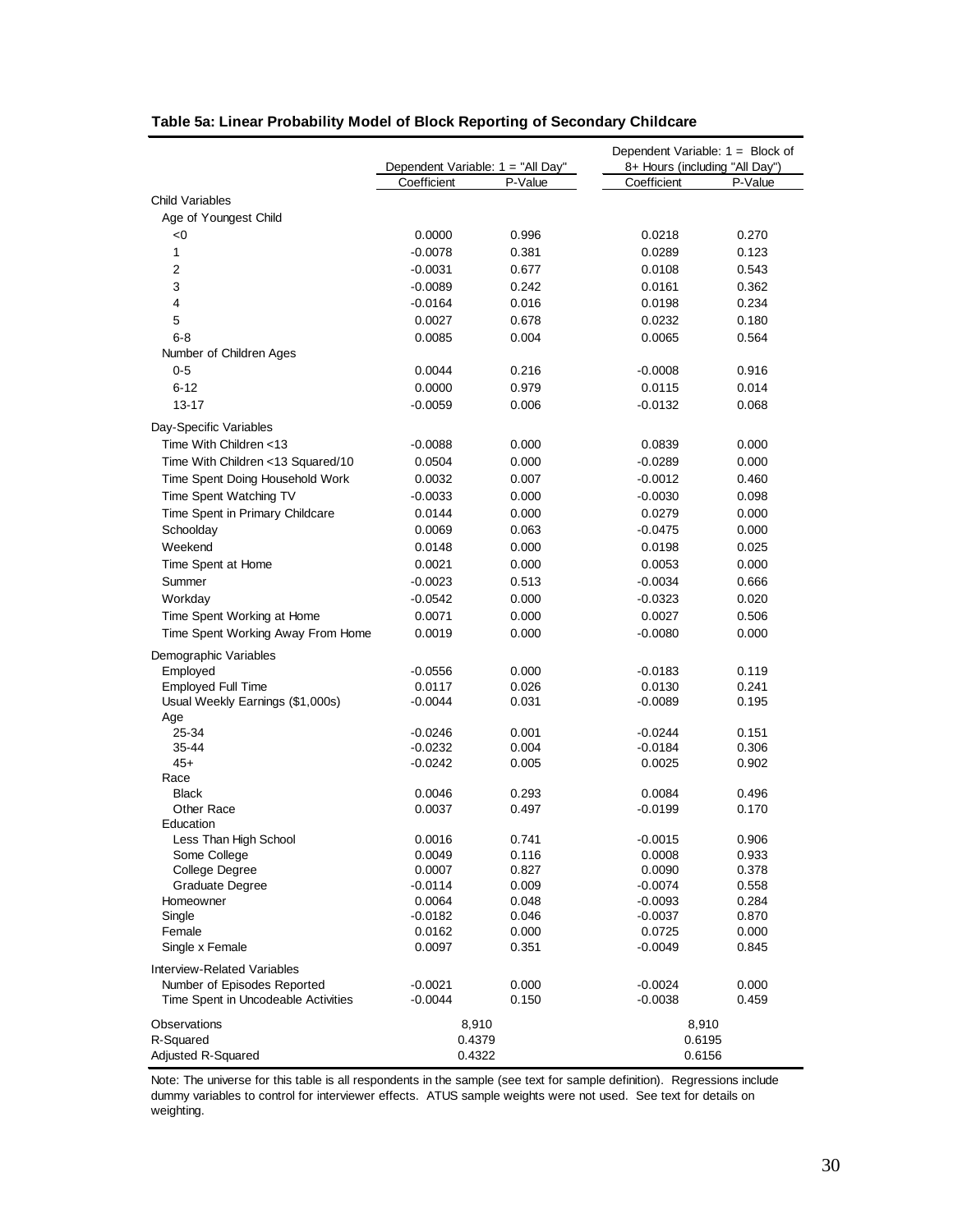|                             | Dependent Variable: $1 = "All Day"$ |               |  | Dependent Variable: $1 =$ Block of<br>8+ Hours (including "All Day") |               |  |
|-----------------------------|-------------------------------------|---------------|--|----------------------------------------------------------------------|---------------|--|
|                             | Percent of Total Variance:          |               |  | Percent of Total Variance:                                           |               |  |
|                             | Order Listed                        | Reverse Order |  | Order Listed                                                         | Reverse Order |  |
| Child Variables             | 1.0                                 | 0.2           |  | 4.4                                                                  | 0.1           |  |
| Day-Specific Variables      | 39.2                                | 28.1          |  | 52.2                                                                 | 22.8          |  |
| Demographic Variables       | 0.6                                 | 7.1           |  | 0.6                                                                  | 8.3           |  |
| Interview-Related Variables | 3.0                                 | 8.3           |  | 4.8                                                                  | 30.8          |  |
| R-Squared                   | 43.8                                | 43.8          |  | 61.9                                                                 | 61.9          |  |

#### **Table 5b: Analysis of Variance of Block Reporting of Secondary Childcare**

Note: The universe for this table is all respondents in the sample (see text for sample definition). Regressions include dummy variables to control for interviewer effects. ATUS sample weights were not used. See text for details on weighting.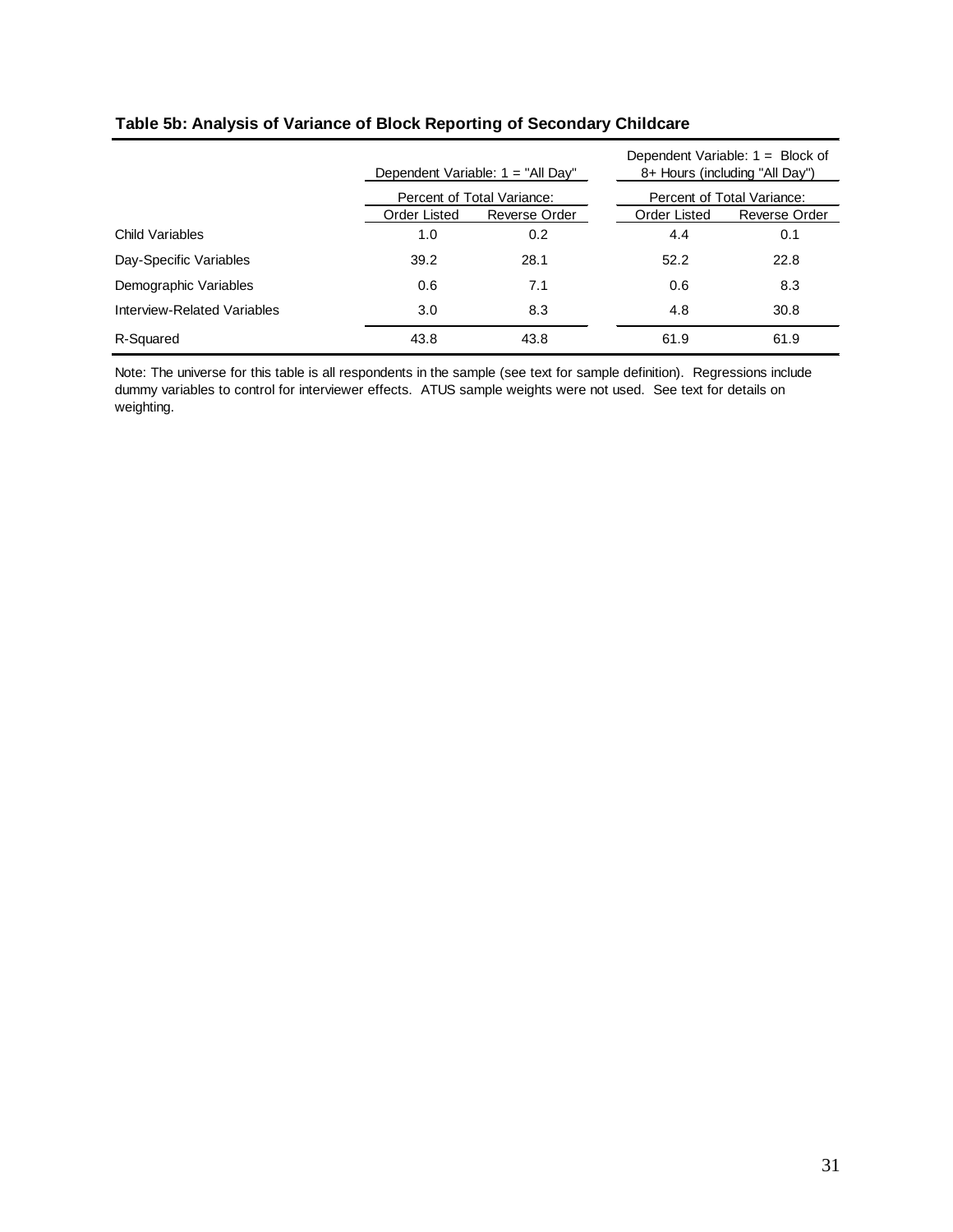|                                        | Dep. Var.: $1 =$ "With" Child < 13 |                |
|----------------------------------------|------------------------------------|----------------|
|                                        | Coefficient                        | P-Value        |
| Child Variables                        |                                    |                |
| Age of Youngest Child                  |                                    |                |
| <0                                     | 0.0415                             | 0.000          |
| $\mathbf{1}$                           | 0.0649                             | 0.000          |
| $\overline{2}$                         | 0.0468                             | 0.000          |
| 3                                      | 0.0537                             | 0.000          |
| 4                                      | 0.0470                             | 0.000          |
| 5                                      | 0.0364                             | 0.000          |
| $6 - 8$                                | 0.0288                             | 0.000          |
| Number of Children Ages                |                                    |                |
| $0 - 5$                                | 0.0111                             | 0.000          |
| $6 - 12$                               | 0.0057                             | 0.000          |
| $13 - 17$                              | $-0.0153$                          | 0.000          |
| Episode-Specific Variables             |                                    |                |
| Duration                               | 0.0031                             | 0.042          |
| Morning                                | 0.0893                             | 0.000          |
| Afternoon                              | 0.0874                             | 0.000          |
| Spouse Present                         | 0.1321                             | 0.000          |
| At Home                                | $-0.1607$                          | 0.000          |
| Activity was Household Work            | $-0.1505$                          | 0.000          |
| Activity was Eating                    | 0.1474                             | 0.000          |
| Activity was Watching TV               | 0.0257                             | 0.000          |
| Activity was Watching Sports           | 0.0356                             | 0.204          |
| Activity was Participating in Sports   | $-0.0136$                          | 0.269          |
| Activity was Traveling                 | 0.1098                             | 0.000          |
| Activity was Traveling (in car)        | $-0.0399$                          | 0.000          |
| Demographic Variables                  |                                    |                |
| Employed                               | 0.0066                             | 0.070          |
| <b>Employed Full Time</b>              | $-0.0075$                          | 0.041          |
| Usual Weekly Earnings (\$1,000s)       | 0.0060                             | 0.021          |
| Age                                    |                                    |                |
| 25-34                                  | 0.0093                             | 0.102          |
| 35-44                                  | 0.0094                             | 0.128          |
| $45+$<br>Race                          | $-0.0142$                          | 0.049          |
| <b>Black</b>                           | $-0.0115$                          | 0.021          |
| Other Race                             | $-0.0170$                          | 0.002          |
| Education                              |                                    |                |
| Less Than High School                  | 0.0157                             | 0.002          |
| Some College                           | 0.0012                             | 0.716          |
| <b>College Degree</b>                  | $-0.0045$                          | 0.205          |
| Graduate Degree                        | $-0.0041$                          | 0.349          |
| Homeowner                              | 0.0039                             | 0.214          |
| Single<br>Female                       | $-0.1081$<br>0.0284                | 0.000<br>0.005 |
| Single x Female                        | 0.0062                             | 0.558          |
| <b>Interview-Related Variables</b>     |                                    |                |
| Number of Episodes Reported            | 0.0005                             | 0.001          |
| Time Spent in Uncodeable Activities    | 0.0025                             | 0.231          |
| Episode is in Block of 8+ Hours        | -0.0034                            | 0.292          |
| Reported Secondary Childcare "All Day" | 0.0156                             | 0.000          |
| Observations                           | 73,315                             |                |
| R-Squared                              | 0.2723                             |                |
| Adjusted R-Squared                     | 0.2713                             |                |

| Table 6a: Linear Probability Model of Being "With" Children Under 13 During Episodes |  |  |  |
|--------------------------------------------------------------------------------------|--|--|--|
| of Secondary Childcare                                                               |  |  |  |

Note: The universe for this table is episodes during which the respondent reported providing secondary childcare. The regression also includes dummy variables to control for interviewer effects. ATUS sample weights were not used. See text for details on weighting.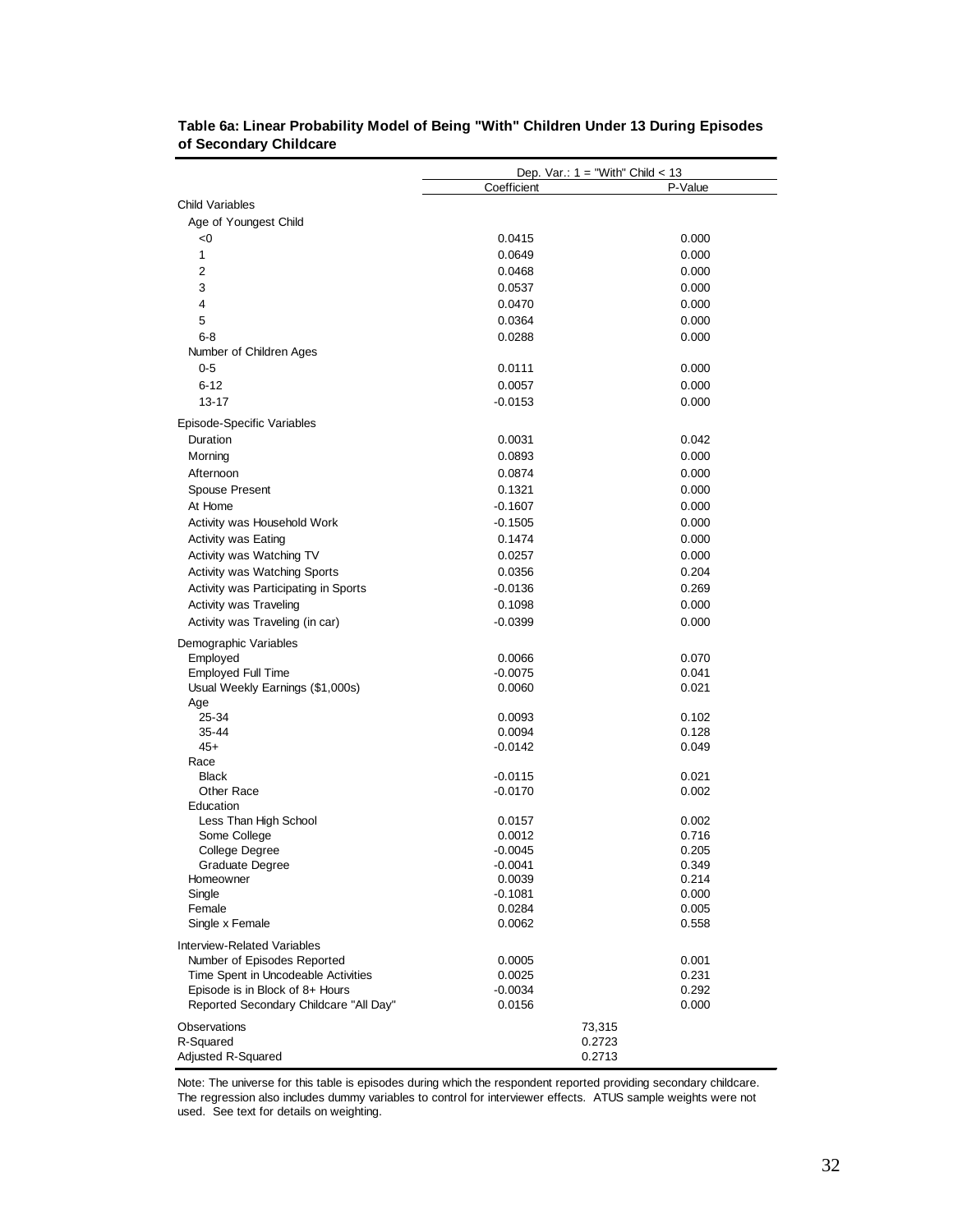# **Table 6b: Analysis of Variance of Being "With" Children Under 13 During Episodes of Secondary Childcare**

|                             | Dependent Variable: 1 = "All Day"    |      |  |  |  |
|-----------------------------|--------------------------------------|------|--|--|--|
|                             | Percent of Total Variance:           |      |  |  |  |
|                             | <b>Order Listed</b><br>Reverse Order |      |  |  |  |
| Child Variables             | 1.8                                  | 0.4  |  |  |  |
| Episode-Specific Variables  | 23.6                                 | 22.4 |  |  |  |
| Demographic Variables       | 1.1                                  | 1.1  |  |  |  |
| Interview-Related Variables | 0.6                                  | 3.2  |  |  |  |
| R-Squared                   | 27.2                                 | 27.2 |  |  |  |

Note: The universe for this table is all respondents in the sample (see text for sample definition). Regressions include dummy variables to control for interviewer effects. ATUS sample weights were not used. See text for details on weighting.